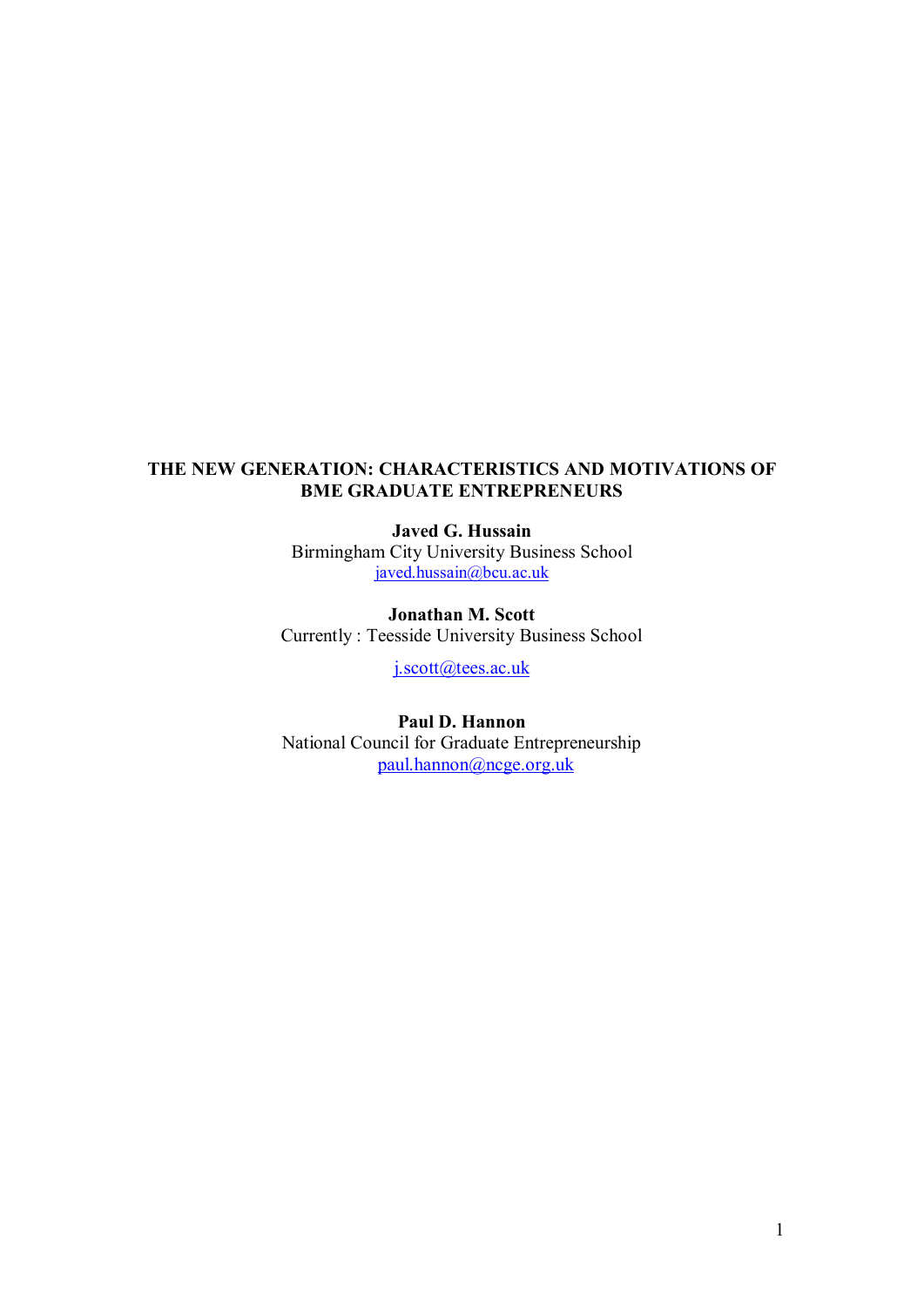# **THE NEW GENERATION: CHARACTERISTICS AND MOTIVATIONS OF BME GRADUATE ENTREPRENEURS**

### **Abstract**

**Purpose** – The purpose of this research is to profile the characteristics and entrepreneurial motivations of graduate entrepreneurs from black and minority ethnic (BME) communities.

**Design/methodology/approach –** To gather the data, the authors interviewed selected individuals from within the BME community (including current students and graduates from various universities, predominantly in the West Midlands), analysed the transcripts and compared the findings with a review of the relevant literature.

**Findings –** Evidence suggests that BME graduate entrepreneurs were diverse in terms of their characteristics: size, gender, ethnicity and when they started the business. Almost all interviewees had worked for someone before they started their business. The two most compelling motivations for start up were "being your own boss", especially for Indians and Bangladeshis; and making more money (31%), in particular for African Caribbeans. Over half of interviewees started a business in a sector in which they had prior experience. knowledge or skills. Two thirds of interviewees obtained advice from family and friends, while just over a third had completed any kind of training or course.

**Research limitations/implications –** The sample of BME graduate entrepreneurs in this study was both small and selective. It was not statistically significant, nor did it represent a random selection of the BME graduate entrepreneurs in the UK or the respective population mix. Hence, there is a need for a larger scale study and the inclusion of a white control group.

**Originality/value –** This study has provided an insight into characteristics and entrepreneurial motivations of BME graduate entrepreneurs. Though the results of this study are indicative, there is a compelling case for further research into this relatively unexplored group.

**Keywords** Entrepreneurs, enterprise education, ethnic minorities, graduates, small firms, motivations

#### **Paper type** Research paper

The authors would like to acknowledge the National Council for Graduate Entrepreneurship (NCGE) and the BME graduate entrepreneurs who participated in this study. In addition, we wish to thank the members of the project steering group, as well as Dr Ghulam Nabi, Dr Graham Leask (Aston Business School) and two anonymous reviewers who provided helpful comments on earlier drafts of this paper. We are especially grateful for the encouragement received from Mbwoe.

**\_\_\_\_\_\_\_\_\_\_\_\_\_\_\_\_\_\_\_\_\_\_\_\_\_\_\_\_\_\_\_\_\_\_\_\_\_\_\_\_\_\_\_\_\_\_\_\_\_\_\_\_\_\_\_\_\_\_\_\_\_\_\_\_\_\_\_\_\_**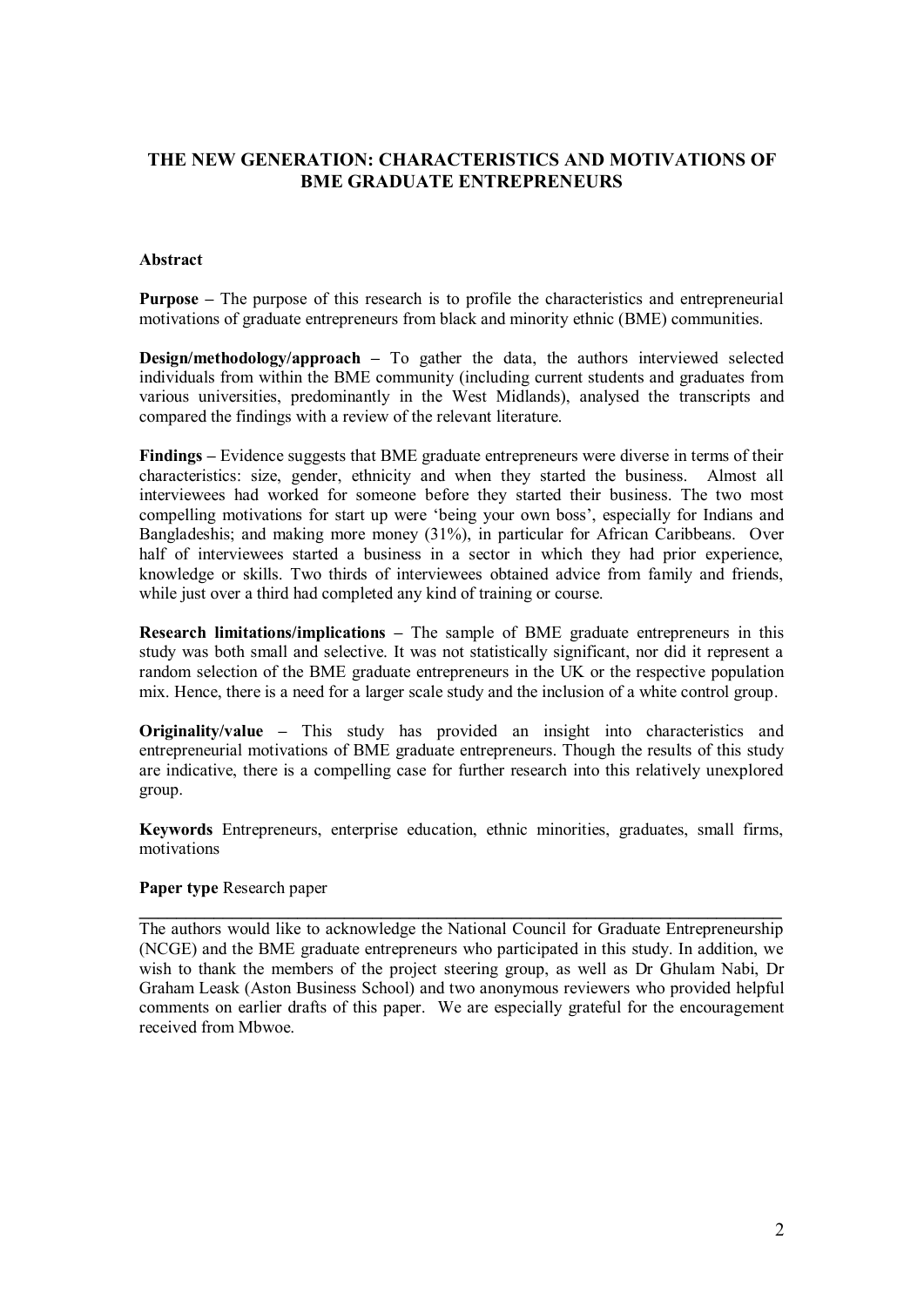#### **INTRODUCTION**

It is now recognized that demographic trends will lead to greater participation of black and minority ethnic (BME) students in the UK Higher Education (HE) sector. This has implications for the employment and economic wellbeing of BME communities and the UK as a whole. An absence of deeper understanding of the mechanism to develop proactive policies to support entrepreneurship amongst BME graduates is likely to have negative implications. With this in mind, the paper aims to profile the characteristics and entrepreneurial motivations of ethnic minority graduate entrepreneurs (EMGEs). Its objectives are to explore EMGEs' ethnic group, sector, gender, legal status, size, age of business, educational background and work experience, their motivations (for starting the business, and why they decide which business to start), and use of advice and training. More pertinently to this Special Issue of *Education + Training*, this exploratory paper aims to consider how the education (and, to some extent, training) of EMGEs prepares and motivates them towards entrepreneurship and then to suggest a compelling case for future research in this area. The paper is based on a larger study funded by the National Council for Graduate Entrepreneurship (NCGE) exploring access to finance for EMGEs (Hussain *et al*, 2007; Scott *et al*, 2007). However, to date no research has been carried out that examines ethnic minority graduate entrepreneurs and their potential to create jobs and wealth within the relatively deprived inner cities in the UK. It is the first such research study and we hope that it will open the debate and take forward a considered research agenda for EMGEs.

The ethnic minority graduate population is set to increase nationally in the HE sector and has significant economic and wealth creation potential. Currently, 11% of the UK higher education population is ethnic minority students (Race for Opportunity and Hobsons, 2004). In 2002 43% of Birmingham"s school children were from ethnic minorities (Collins, 2002). Given that research suggests that, "minority ethnic people are more likely to take HE qualifications than were white people" (Smetherham 2005), it is to be expected that a large proportion of these children will attend university. However, Smetherham (2005) has also shown that levels of initial unemployment are, on average, higher for ethnic minority graduates (especially, for example, male Pakistani and Chinese) than for white graduates. Indeed, ethnic minority graduates are conspicuous in their absence from large firm recruitment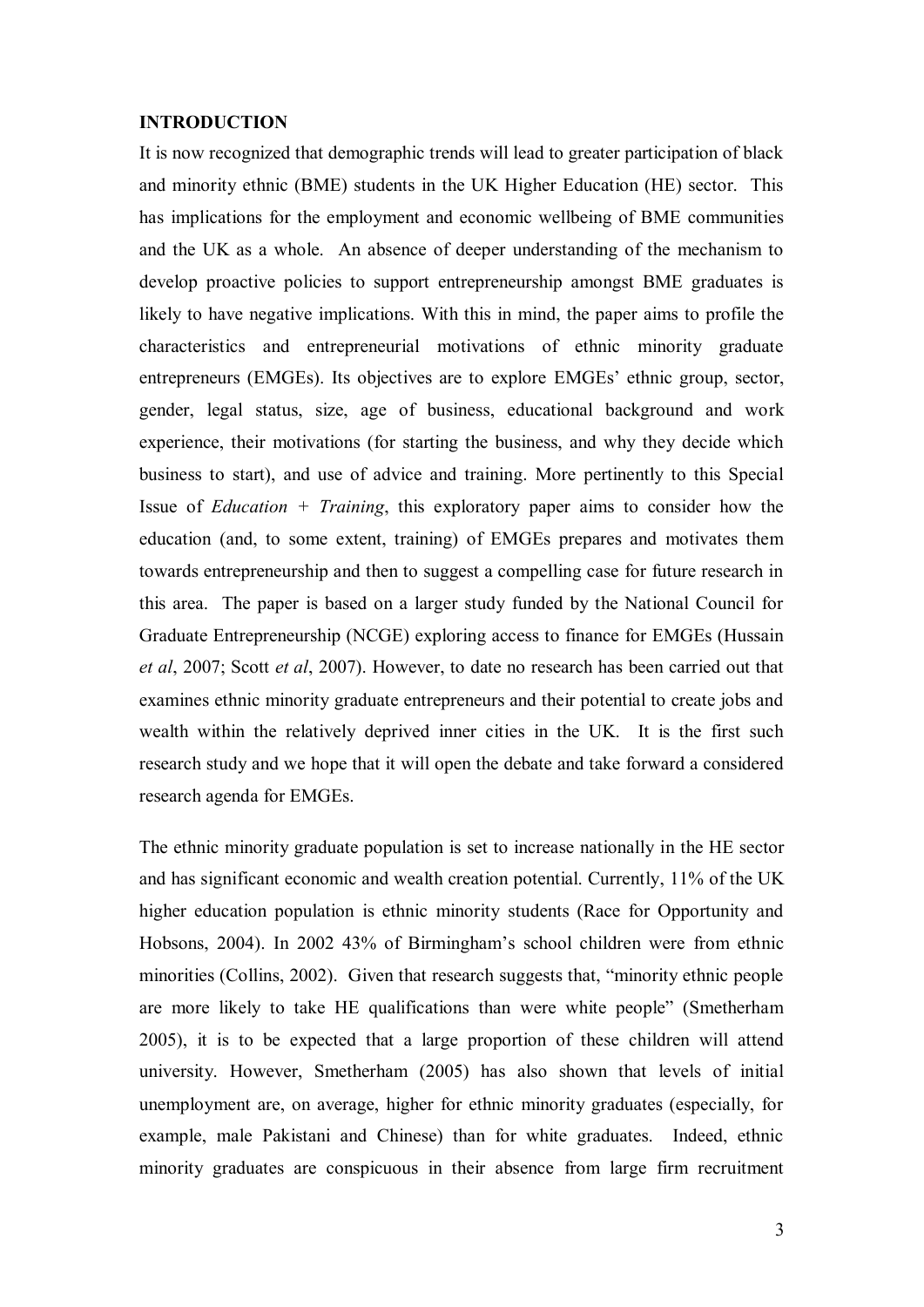intakes (Smetherham, 2005). Relatively high economic inactivity amongst BME graduates is harmful to the UK"s economic wellbeing and would have a negative impact upon the competitiveness of the UK; this is likely to undermine regional and national economic progress. There is evidence also in the literature of "overeducation" amongst BME groups (i.e. the education level is higher than that required by the job in which they are employed), with 29.9% of ethnic minority graduates "over-educated", whereas white graduates are 26.8% "over-educated" (Alpin *et al*, 1998). Nabi (2003) found evidence of graduate *under*employment (i.e. jobs not requiring a degree); and we would suggest that entrepreneurship is one way to overcome underemployment. Indeed, Nabi *et al* (2006) investigated how business start up can be used for "graduate career-making". Other evidence is rather contradictory. For example, a study by Connor *et al* (2004) found that, in some cases, ethnic minority graduates report poor levels of pay and job satisfaction that can be attributed to the mismatch between the perceived pay and status of the job, on the one hand, and the level of education on the other. As a result, it is likely that many of these graduates seek entrepreneurship and self-employment as a route out of such low quality jobs. In contrast, the alternative view expressed in some studies is that the younger generation of ethnic minorities have become better educated and have, therefore, in many cases either avoided starting a business or have moved into higher value, high technology sectors (Jones and Ram, 2003; McEvoy and Hafeez, 2006). Whether they went into self-employment or worked for established businesses is not clear. It is crucial that regional and national policy is supportive of BME graduates who wish to pursue entrepreneurship to create the economic base to support the growing young BME population. A new wave of ethnic minority enterprises has the potential to contribute towards economic growth and is vital to regional and national economic strategy.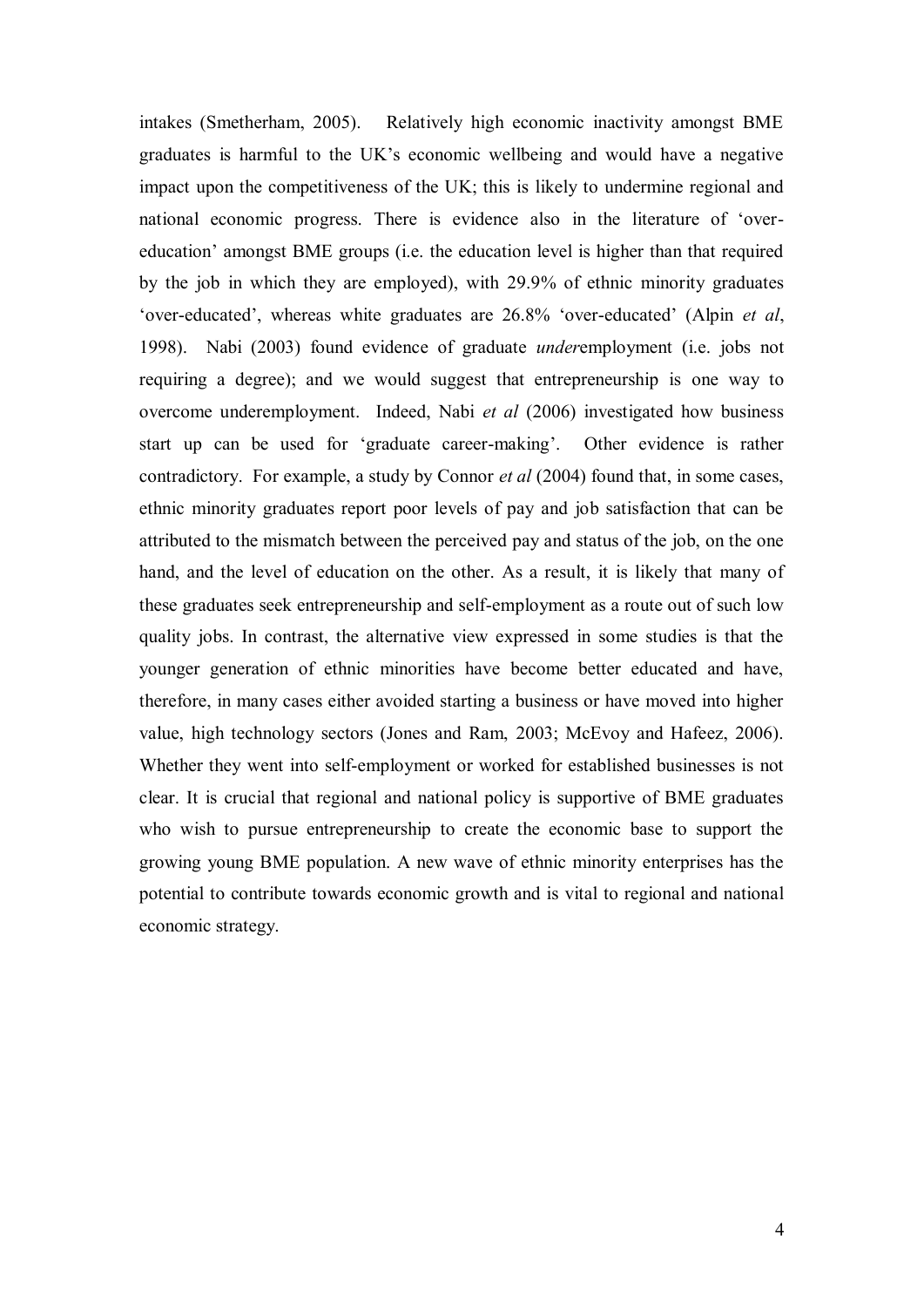## **METHODOLOGY**

To collect empirically rigorous data and to obtain a deeper understanding, the authors designed a detailed, semi-structured questionnaire which was piloted in two universities and administered amongst 26 ethnic minority graduate entrepreneurs from a number of universities – predominantly in the West Midlands – who were almost all located in the region. The questionnaire included a series of questions on characteristics and motivations. To gain a deeper insight, four case studies were developed and analyzed in another, separate paper (Hussain *et al*, 2007). The preponderance of South Asian entrepreneurs in our sample is due to the interviews having almost all been undertaken in Birmingham and the fact that the level of African Caribbean entrepreneurship remains relatively lower than that of Asians. Therefore, this group of ethnic minority graduate entrepreneurs can be said to be similar to the population of ethnic minority entrepreneurs in Birmingham. In addition, considering the greater propensity of South Asian graduates to start businesses, the sample profile is broadly in line with that of the ethnic minority graduate entrepreneur population. Given the nature of the study, it would be inappropriate to discuss how "representative" the sample is, as it is not large enough to be representative of the UK (a larger study is, therefore, required in the future). However, this exploratory study of a group untapped by the literature does provide some emergent and indicative findings that warrant future research.

The interviews were open ended, designed to investigate the motivation to start a business, the process through which they started their business, as well as a series of questions on access to finance (see Hussain *et al*, 2007; Scott *et al*, 2007). The interviewers selected a number of ethnic minority graduate entrepreneurs based upon the larger ethnic groupings involved in business in the region. The criteria used to select the respondents was that we sought a variety of ethnic groups in order to enhance the diversity of the sample, but generally we did not seek to influence the composition of our sample by focusing on particular industry sectors.

Admittedly, there are some limitations to the study, one of which is a lack of up-todate data on graduate entrepreneurship and, in particular, the level of African Caribbean graduate entrepreneurship is unclear. The 2003 Household Survey of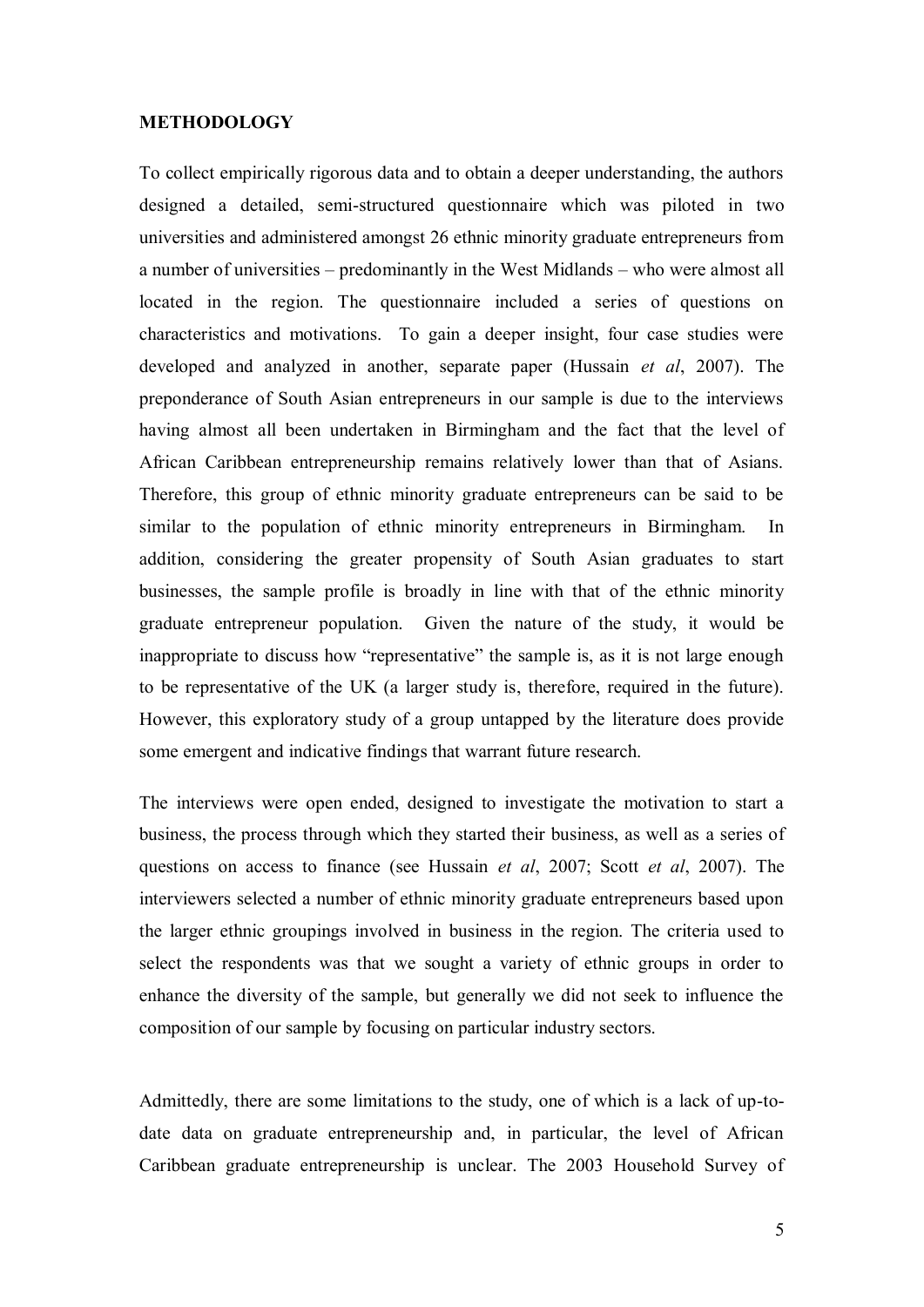Entrepreneurship (NOP Social & Political, 2004) found that 31% of African Caribbeans were thinking of starting a business compared to 9% who actually were entrepreneurs (compared to 9% and 13% for whites, and 21% and 15% for Asians respectively) – suggesting high levels of entrepreneurial potential or "latent" entrepreneurship. Lower levels of participation in higher education amongst the African Caribbean population will have reduced the level of *graduate* start-ups amongst the group. A second limitation was that, due to the particular contacts that we had through the universities and other networks, the number of Pakistani<sup>I</sup> graduate entrepreneurs (at 12, nearly half of the total of 26) was higher than those of Indians (at 8). We can rationalise this over-representation by saying that the size of the sample makes it unrealistic to try to draw any sort of definite conclusions that would be considered to be statistically representative. However, as this was a pilot study, we do have a number of indicative findings that offer some suggestions for possible differences between separate ethnic groups. A third issue was the over-representation of businesses in the information technology (IT) sector, particularly within the Indian ethnic group, which is accidental but suggests significance amongst EMGEs and one factor that may have provided impetus for such enterprises may be Indian graduate entrepreneurs' networks and linkages with the booming IT sector in India.

We recognize that one main limitation of the study is the lack of a white graduate entrepreneur control group (such as the white control group employed by Hussain and Matlay, 2007a). To mitigate this limitation, yet focus on different ethnic groups, we have attempted to compare our results to other studies that provide an insight into white graduate entrepreneurs. This we have achieved by linking our findings to those of a number of studies including the Household Survey of Entrepreneurship and the Annual Small Business Survey.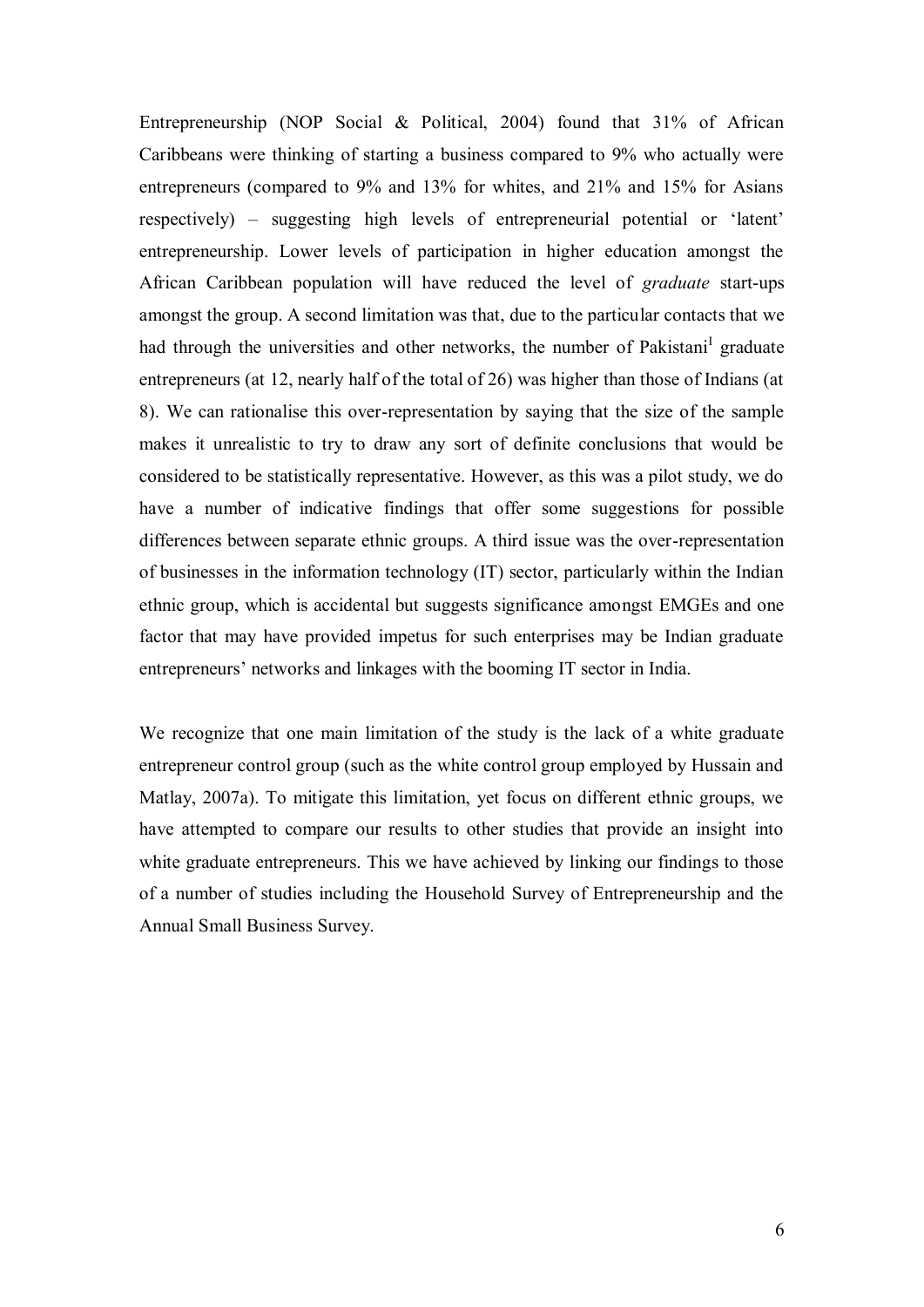## **LITERATURE REVIEW**

To contextualise this research, we first briefly summarise the findings of two reviews of enterprise education and the graduate entrepreneurship literature – the first conducted by Gorman *et al* (1997) and the second by Hannon *et al* (2004) – in order to demonstrate the critical gaps that our study has attempted to address. These two articles build on the work of Dainow (1986) who reviewed literature for the period 1985-1994, covering propensity, pre- and post-start-up and educational process and structure – both theoretical and empirical articles. However, there is no indication within Dainow (1986) or Gorman *et al* (1997) of any articles prior to 1994 that focused on ethnic minority graduate entrepreneurship. Gorman *et al* (2007) concentrated primarily upon whether students or graduates in general are inclined towards starting a business and upon other aspects of enterprise education.

Hannon *et al* (2004: 6) noted the "paucity of specific literature and the lack of substantial authoritative evaluation in the field," and that "graduate entrepreneurs are not a homogeneous group." Indeed, the authors note how student debt could be conceived as a barrier to graduate entrepreneurship (Hannon *et al*, 2004), but a recent survey of over 2,000 current students showed that – rather than acting as a barrier to enterprise – student debt leads to further borrowing to: "reduce the burden of debt, but not at the expense of their enterprise dreams" (Barclays and NCGE, 2005). Thus, the authors suggested that student debt actually encourages entrepreneurship. However, evidence indicates that ethnic minorities are more likely to be supported through university by their family and so student debt would not have been an issue anyway (so-called "love money", see FreshMinds, 2005: 74). We recognise that there is potentially a time lag, in that the burden of student debt and its impact will take time to influence the future decisions of students. This study does not attempt to explain how debt will affect EMGEs and how families, banks and students will respond. More recently, Mason *et al* (2006) have reviewed the characteristics of graduate start-ups, based on their annual Federation of Small Business (FSB) membership survey; however, given the nature of the sample it was not possible to disaggregate this sample by ethnic group. In terms of gender, Mason *et al* (2006) found that graduate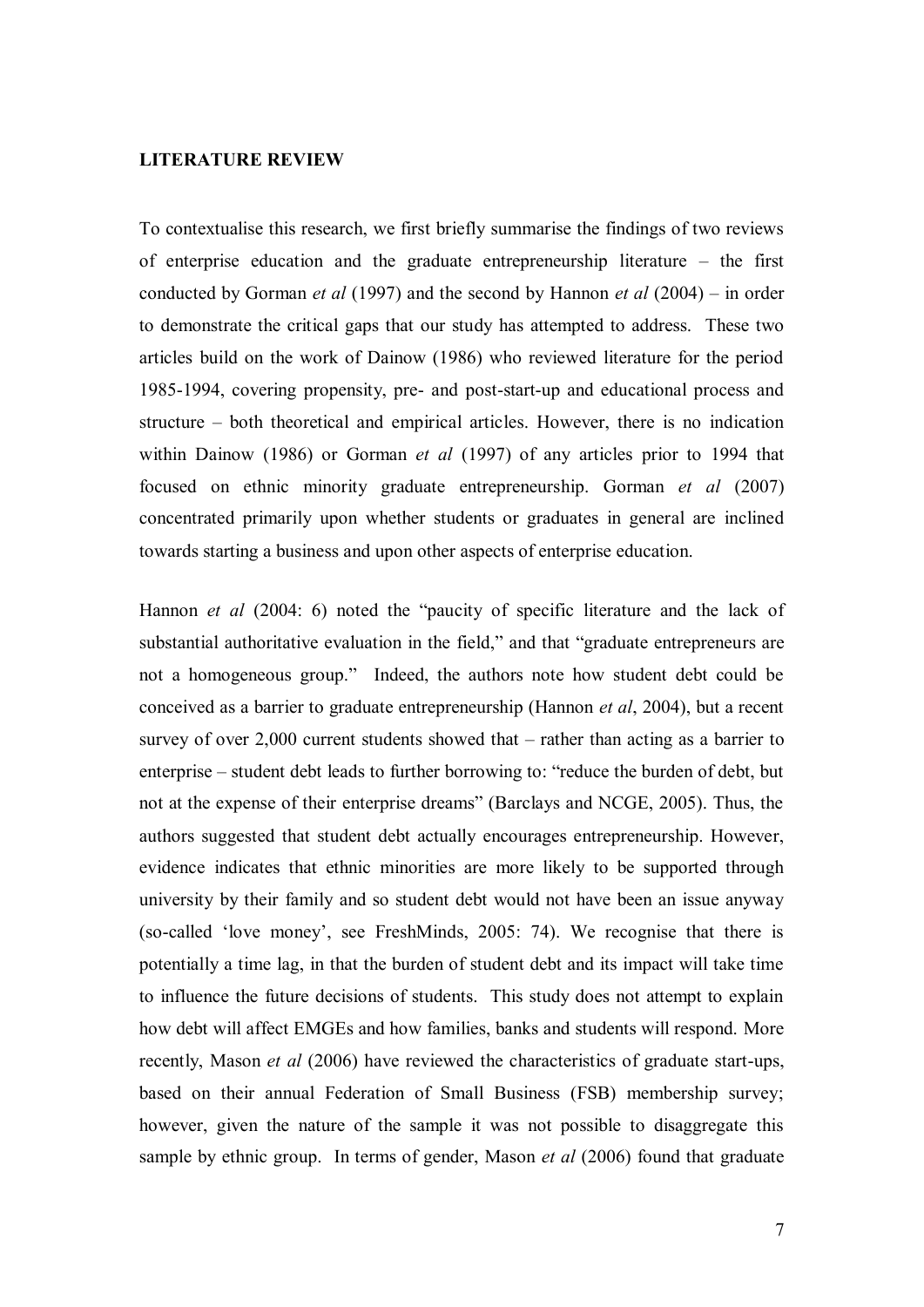owned businesses were increasingly likely to be female owned, more so than nongraduate businesses. Carter and Shaw (2006: 26) found that: "there has been surprisingly little analysis of ethnic minority women's enterprise in the UK," but that: "ethnicity and gender interact to ensure that many ethnic minority women entrepreneurs have a distinctive experience of self-employment and business ownership. There is evidence that the economic, structural and cultural barriers faced by women may be exacerbating the difficulty of entry for women from minority groups. In addition to gender-related barriers BME women face the additional hurdles posed by the potentially racialised structures of work and society" (Carter and Shaw: 50). In effect, it may be equally true that: (i) BME women may be forced into selfemployment because of the problems in traditional employment, but that (ii) entry to self employment may be more difficult for women from minority groups. These barriers may be less intense for graduate BME women, but they are still likely to have some influence upon their careers. The literature also includes evidence on motivations (i.e. "influences affecting the career choices and decisions of students and graduates": Hannon *et al*, 2004: 8) and specifically how education shapes these perceptions, with a distinction between "desirability" and "feasibility" (Hannon *et al*, 2004: 8) – and, indeed, constraints in finance are identified as barriers to feasibility (p29). The conclusion of Hannon *et al* (2004) is that "the literature is generally broad, fragmented and growing" with "many unanswered questions" – to be precise, "only a minority [of studies] are focused on graduate entrepreneurship" and, as a result, the literature is just "able to provide an indicative evidence base" (p10). The report notes that data, such as the Global Entrepreneurship Monitor (GEM) and Labour Force Survey (LFS), give some evidence on graduate entrepreneurship but there appears to be no literature dealing with EMGEs, an important part of the UK economy that has potential to impact on employment and international competitiveness. Hannon *et al*  (2004: 39), considering the higher levels of ethnic minority entrepreneurship than white people (but lower levels for African Caribbeans<sup>II</sup>), ask: "How is this reflected amongst graduate entrepreneurship and are similar experiences observed across all institutions and regions?" There appears, therefore, to be a lack of evidence on EMGEs in general – with clear graduate entrepreneur heterogeneity, differences between EMGEs and graduate entrepreneurs in general ought to be investigated.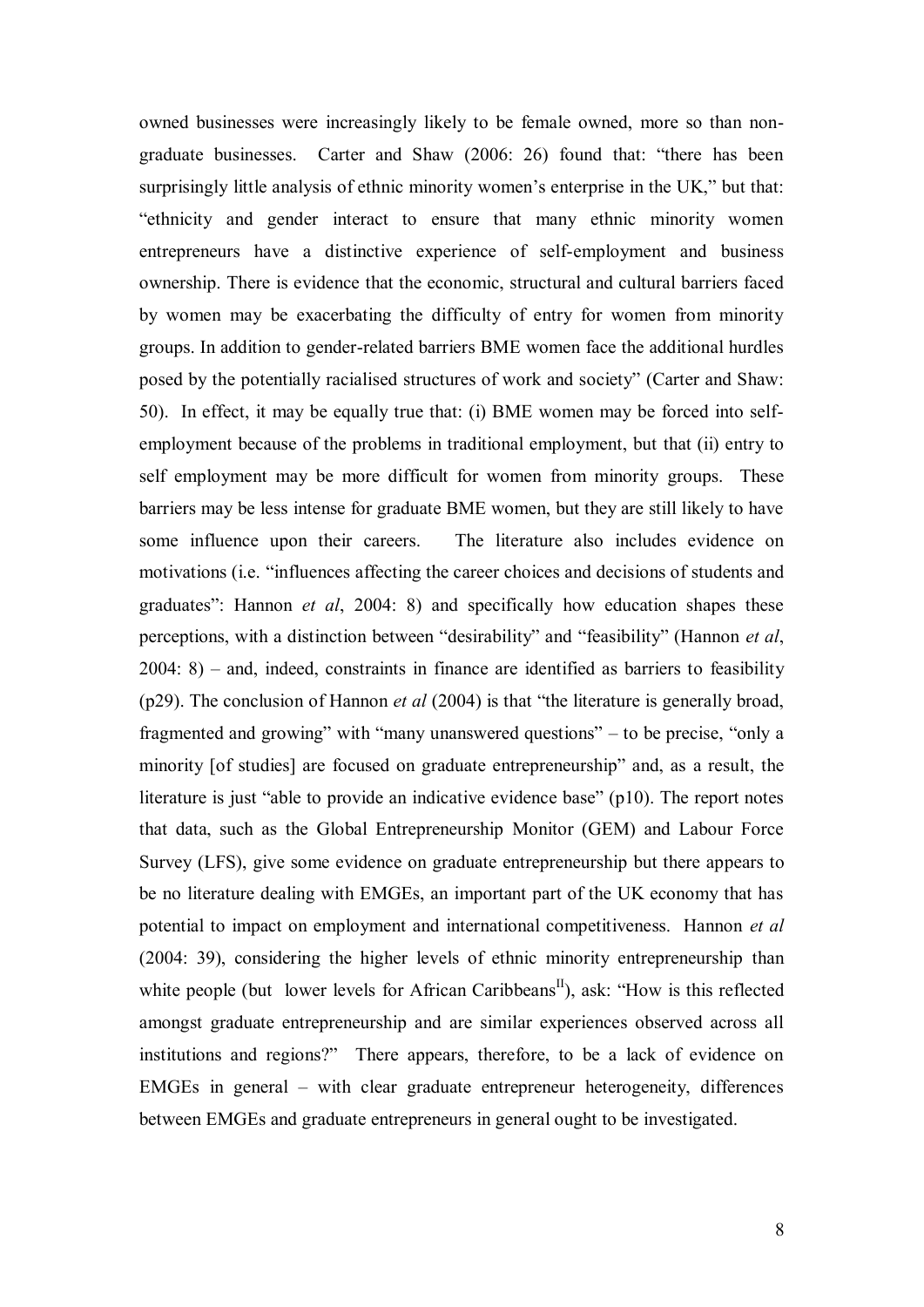The National Employment Panel (NEP) (2005) reviewed the participation of ethnic minorities in employment and entrepreneurship – noting, for example, that 85% of Asian students, 82% of black students and 69% of white students move from further education to higher education (p18), but ethnic minority graduates actually experience 6% lower employment rates (p19). The National Employment Panel (2005: 52) note that the motivations for first generation BME businesses were "necessity" due to unemployment, but that 85% of the younger generation cited "market opportunity" and only 15% identified "necessity". Tackey and Perryman"s (1999) Graduate Business Start-ups project found that creative arts and design graduates have higher levels of self employment; that there was evidence of family background and familial role models as an influencer; self-employed graduates were driven by "independence" and "flexibility", as well as familial role models, not money or security; and that 60% of self-employed graduates had no employees. It is acknowledged that graduates have high levels of start-up and self-employment, with particularly high concentrations amongst women (Tackey, 1999). Definitions of (and the difference between) start-up and self-employment have been widely debated, but it is beyond the scope of our paper to address these long established arguments.

# **RESULTS AND DISCUSSION**

## **Characteristics**

*Ethnic group:* The 26 interviewed ethnic minority graduate entrepreneurs were a diverse group comprising 3 African Caribbeans, 2 Bangladeshis, 1 Chinese, 8 Indians and 12 Pakistanis. As we stated in the introduction, the sample is reasonably similar to that of the ethnic minority entrepreneur population in Birmingham. Most of the interviewed EMGEs were born in the UK (second or third generation) and a small minority were born abroad.

*Sector*: We found that BME graduate owned enterprises were not in the "traditional sectors' that are normally associated with ethnic minority businesses (EMBs) (Barclays Bank, 2006; Ram and Jones, 2006) and, indeed, tend to be business services (supported by Mason *et al*, 2006; Whitehead *et al*, 2006; Hussain and Martin, 2005).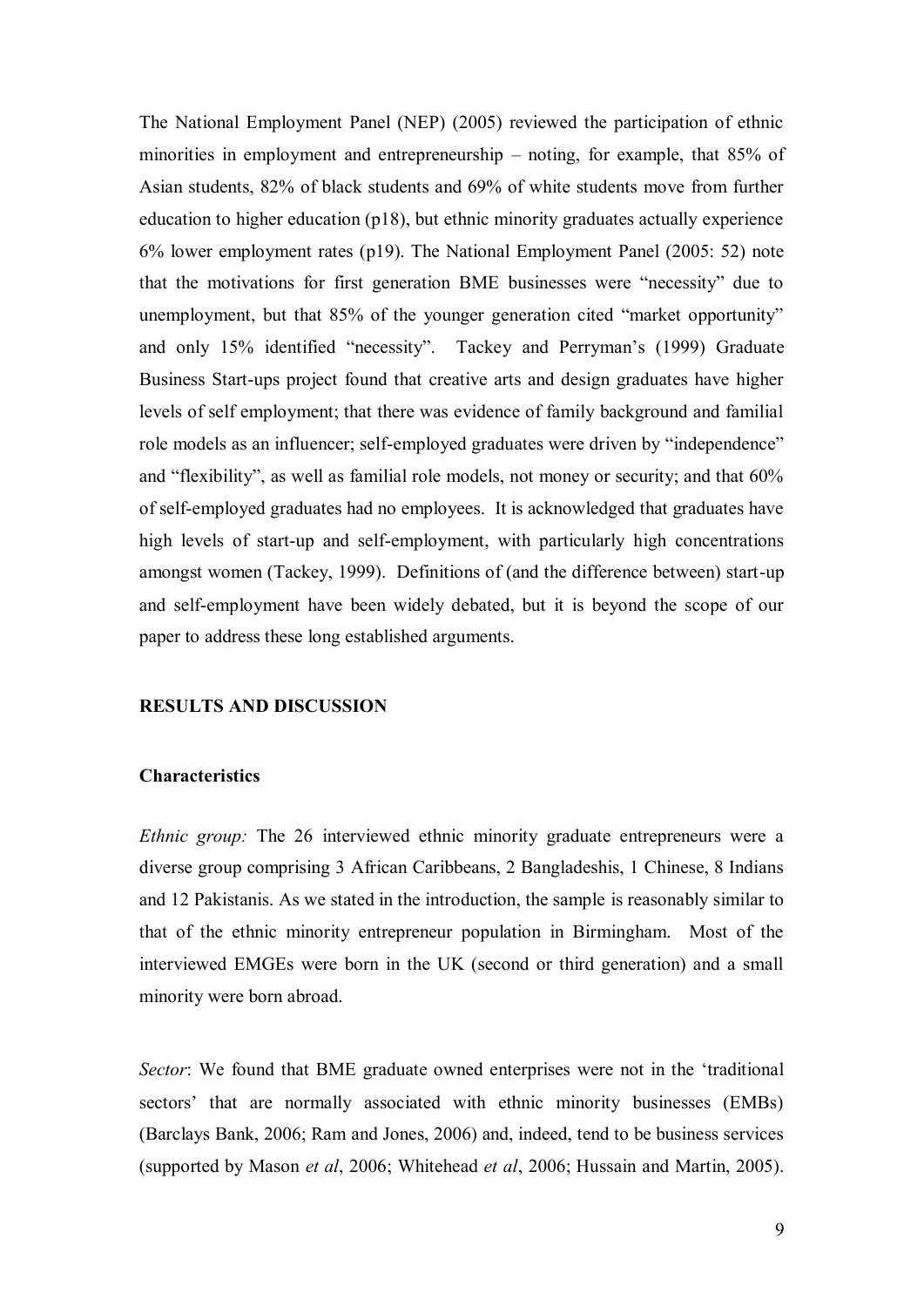Indeed, only 15% of interviewed firms were in the food sector and a mere two respondents in clothing, with only one respondent in automobile/transport. Information Technology and professional services at 19% were the predominant sectors. By amalgamating banking and finance and professional services, this would be by far the largest group at 31%. One of the interviewed firms was in the pharmaceutical sector. It suggests that ethnic graduate entrepreneurs may not be following the footsteps of their forefathers but they appear to have benefited from their association with their parental businesses. This is consistent with the findings of Tackey and Perryman (1999) who reported that 63% of graduate entrepreneurs had an entrepreneurial familial role model.

*Gender*: There were 7 females (27%) and 19 males (73%) in the sample, reflecting the fact that fewer women tend to start businesses, whether white or ethnic minority. Two out of the three African Caribbeans were female, one of the two Bangladeshis, and there was one Indian and three Pakistani females. In terms of sector, the African Caribbean women were in the food and education sectors respectively, whilst the Bangladeshi ran a training firm. The Indian woman was in the finance sector, while the Pakistani females ran two legal firms and a clothing business.

*Legal status and size:* Exactly half of the ethnic minority graduate entrepreneurs were operating as sole traders (13 - 50%) with an additional 10 (38%) having formed limited companies and only 3 (12%) being partnerships. Coincidentally, the same percentage splits emerged when we looked at numbers of employees. Half of the firms had between 1 and 5 employees and 38% had 6 or more employees. In fact, the highest number of employees out of all surveyed firms was 24 employees. Only 3 (12%) had no employees. The indicative findings suggest that ethnic minority graduate entrepreneurs may have greater capacity to create jobs, although these jobs could be limited numerically (supported by published research such as Whitehead *et al* (2006) for BME firms and Mason *et al* (2006: 8), for graduate enterprises). Consequently, the combination of being an ethnic minority and a graduate leads to higher levels of employment within the firms – and also higher growth businesses because of the higher-growth potential sectors entered. We would suggest that this is a winning combination that warrants further exploration.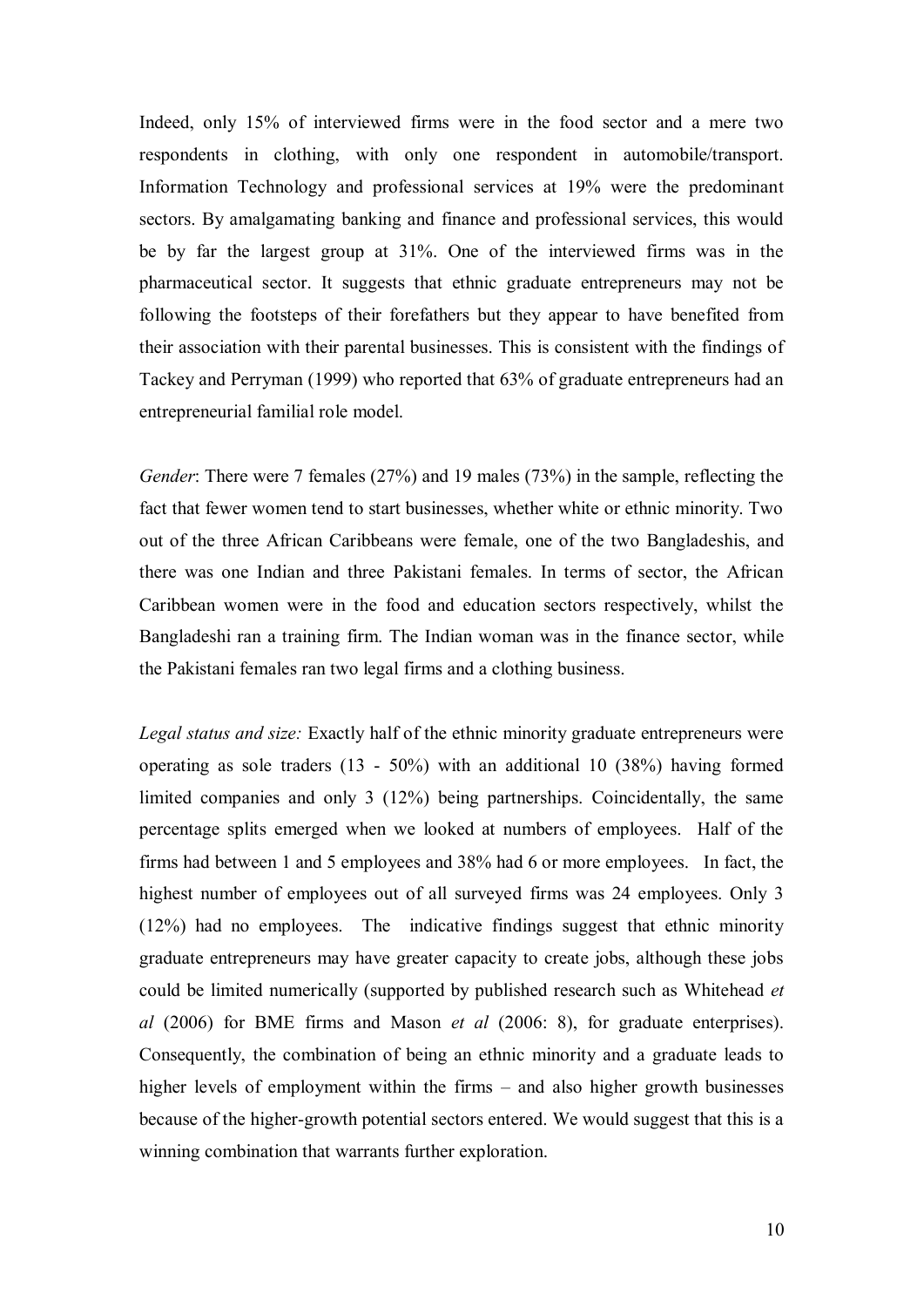*Age of business*: The longevity of businesses in the sample was also considered. The analysis of the age of the business showed that over half of the sample businesses were aged 2-3 years old with a further 7 being less than 2 years old (including 2 which were less than a year old). The research also found that there was wide variation by ethnic group in terms of the age of the business. Only 20% of the black and minority ethnic businesses in the Annual Small Business Survey were less than four years old (Whitehead *et al*, 2006) compared with around 70% of businesses in our sample that were three years old or younger. The firms in our sample were around the same age as those in the 2003 Household Survey of Entrepreneurship (NOP Social & Political, 2004). In addition, Mason *et al* (2006) found graduate owned businesses to be considerably younger than those started by non-graduates, whereas the Household Survey of Entrepreneurship (NOP Social & Political, 2003) showed only a 3% gap.

## **Starting the business**

*Educational background and work experience.* Around a third of interviewees completed their studies at UCE Birmingham, with 4 at the University of Wolverhampton, and 2 each at Aston, Birmingham and Portsmouth Universities. The remaining third were from a variety of institutions including a university in the Czech Republic, Coventry, Manchester Metropolitan, Hull, Leicester, Southampton, Manchester and Warwick Universities. Interviewees had predominantly earned Second Class Honours undergraduate degrees, with one medical degree mentioned and a PhD. Not surprisingly, there was quite a variety of subjects studied and in many cases these were related to the sector of the business that the interviewees eventually started. Due to the diverse range of degree subjects of EMGEs in the sample, it is not possible to suggest that business related degrees are more or less likely to lead graduates to establish an enterprise. When asked why they selected a particular course at university, 35% of interviewees stated that they wanted to acquire specific knowledge/skill for a profession and 23% wished to acquire knowledge of the subject, with a further 31% emphasising both these reasons. This suggested that students' choice of subject was based on their chosen career but that did not necessarily imply that they were sure they would establish their own enterprise. One was interested only in the title that they would obtain when they graduated, but overall there was little variation by ethnic group.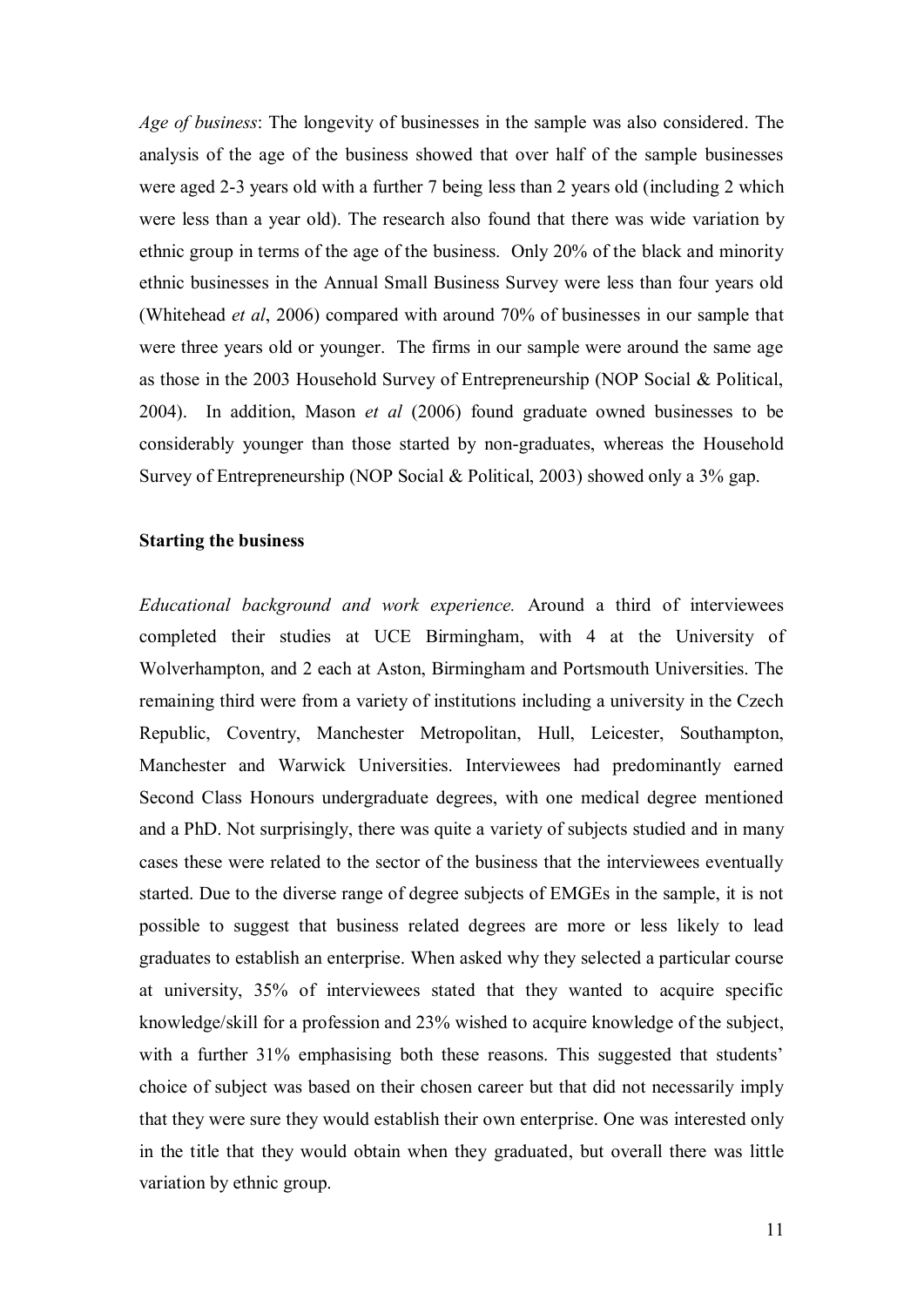There was evidence that work experience had positive implications for graduate selfemployment. All but one of the interviewees had worked for someone before they started their business, enabling them to gain experience of working in a business. The one without experience acknowledged having problems in setting up the business and had to rely on external help and assistance, including from their family. This raises the question of whether starting an enterprise straight after university is a suitable or effective option. It also suggests that there is value in offering graduates the opportunity for a placement to taste the business world during their studies if they are to become self-employed straight after university. In this small sample, there is little indication of the "necessity entrepreneurship" that is found in studies of ethnic minority entrepreneurs (usually non-graduates who were either made redundant typically from traditional industries, or who had experienced discrimination when seeking employment - effectively labour market disadvantage), although to check whether there were any such issues (given graduate unemployment) we asked why they started the business.

Taking firstly the question, how long after university interviewees started their businesses, an emergent trend is that 27% of respondents started their business 6 years after leaving university; 43% started the business in the short- to medium-term (within 3 years of leaving university), with the remaining 57% in the longer-term; only three respondents specified either 10 or 20 years. These figures sound instinctively right, as it is conceivable that something usually "snaps" some years after leaving university, either pushing or pulling graduates into entrepreneurship. Mason et al (2006: 8) found that around two thirds of graduates actually started a business right after they finished university, which is considerably higher than in our indicative sample. This actually leads us to consider tentatively that EMGEs may actually have more work experience before starting a business (although this needs to be balanced against NCGE"s aspiration to shorten the period between completion of degree and start-up). The research sample findings were aligned with the NCGE definition of a "graduate entrepreneur' as someone who has started a business within 5 years of graduation. There is no real pattern by ethnicity, except that interviewed African Caribbeans did not start the business until at least 4 years after university. With only one Chinese entrepreneur, we cannot draw conclusions; and, indeed, it is difficult to be conclusive about the three African Caribbeans and two Bangladeshis in our sample. Indians and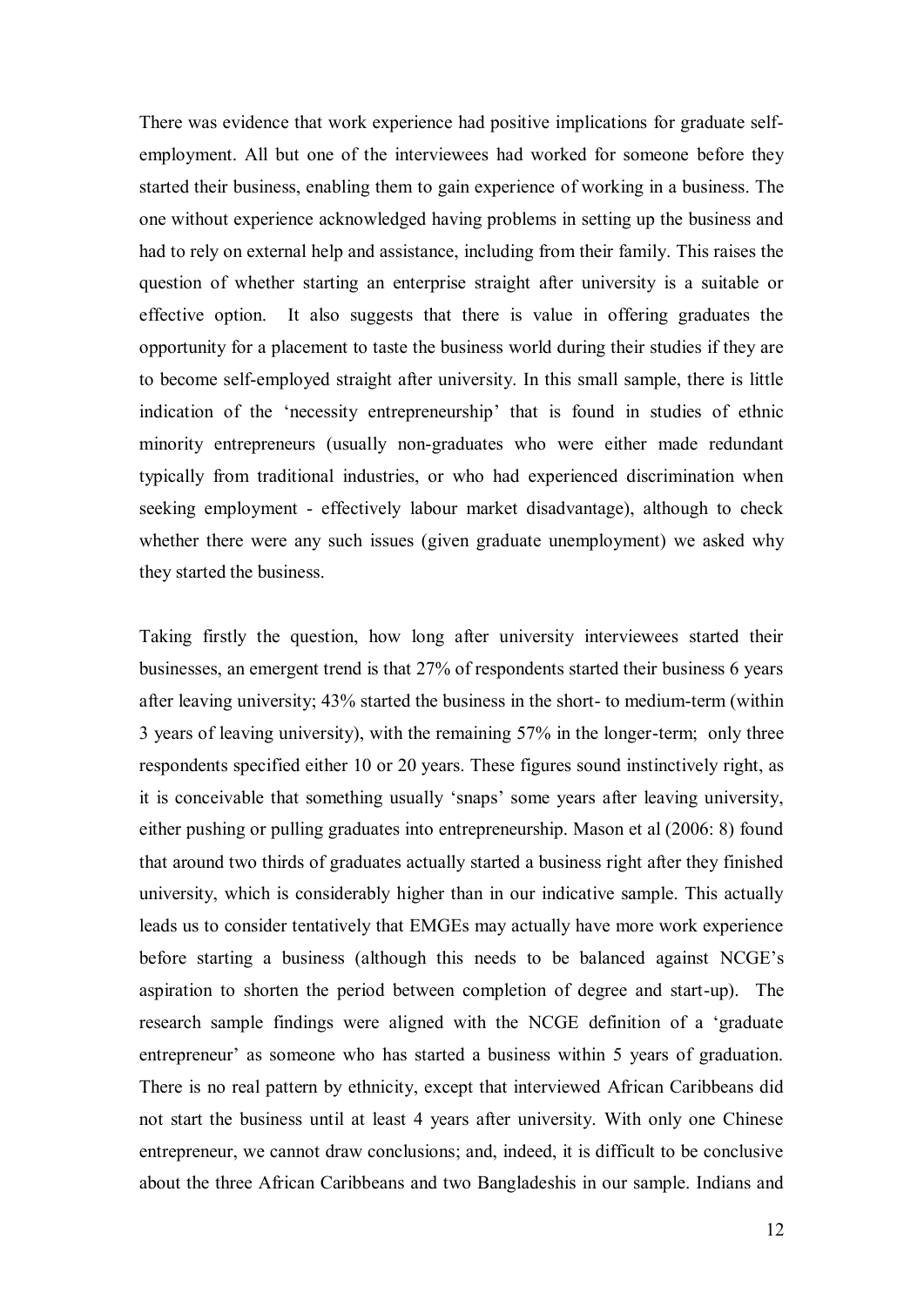Pakistanis are more varied by the length of time between leaving university and starting their business, except that both entrepreneurs who started their businesses 10 years after leaving university were Pakistani, but these mature entrepreneurs have acquired further education in the universities in the UK over the last 6 years. Given the sample size, we do not consider this statistically representative but it is somewhat indicative and warrants further research.

*Motivations for starting a business.* Having considered educational background and work experience, we next consider what the motivation is in starting a business (Table 1). This question asked what motivated the entrepreneur to actually start any business, irrespective of the sector or industry. FreshMinds (2005: 26-27), in reviewing the literature in the UK and internationally on student debt and graduate entrepreneurship, provides a good review on motivations, which are "greater independence", "sense of achievement", and "being your own boss." This research study suggests that there are a variety of motivations for starting a business and this differs by ethnic group. The two most compelling motivations are "being your own boss" (i.e. independence) as specified by 35% of interviewees and financial (i.e. making more money), quoted by 31%, with some form of self-improvement indicated by 15%. For EMGEs, the financial motivation seems to emerge more strongly than FreshMinds suggested for all graduate entrepreneurs. The Household Survey of Entrepreneurship 2003 also has evidence on motivations towards entrepreneurship. For example, 93% of those who were thinking of starting a business (thinkers) reported freedom/independence as a major motivator, 89% sought a challenge, 86% wished to earn more money and 77% wished to be their own boss (NOP Social & Political, 2004). For those who actually were entrepreneurs (doers), these percentages were 90%, 74%, 71% and 75% respectively (NOP Social & Political, 2004). Independence remains the primary motivator for "thinkers" and "doers" with the financial incentive being important for "thinkers" and less so for "doers".

TAKE IN TABLE 1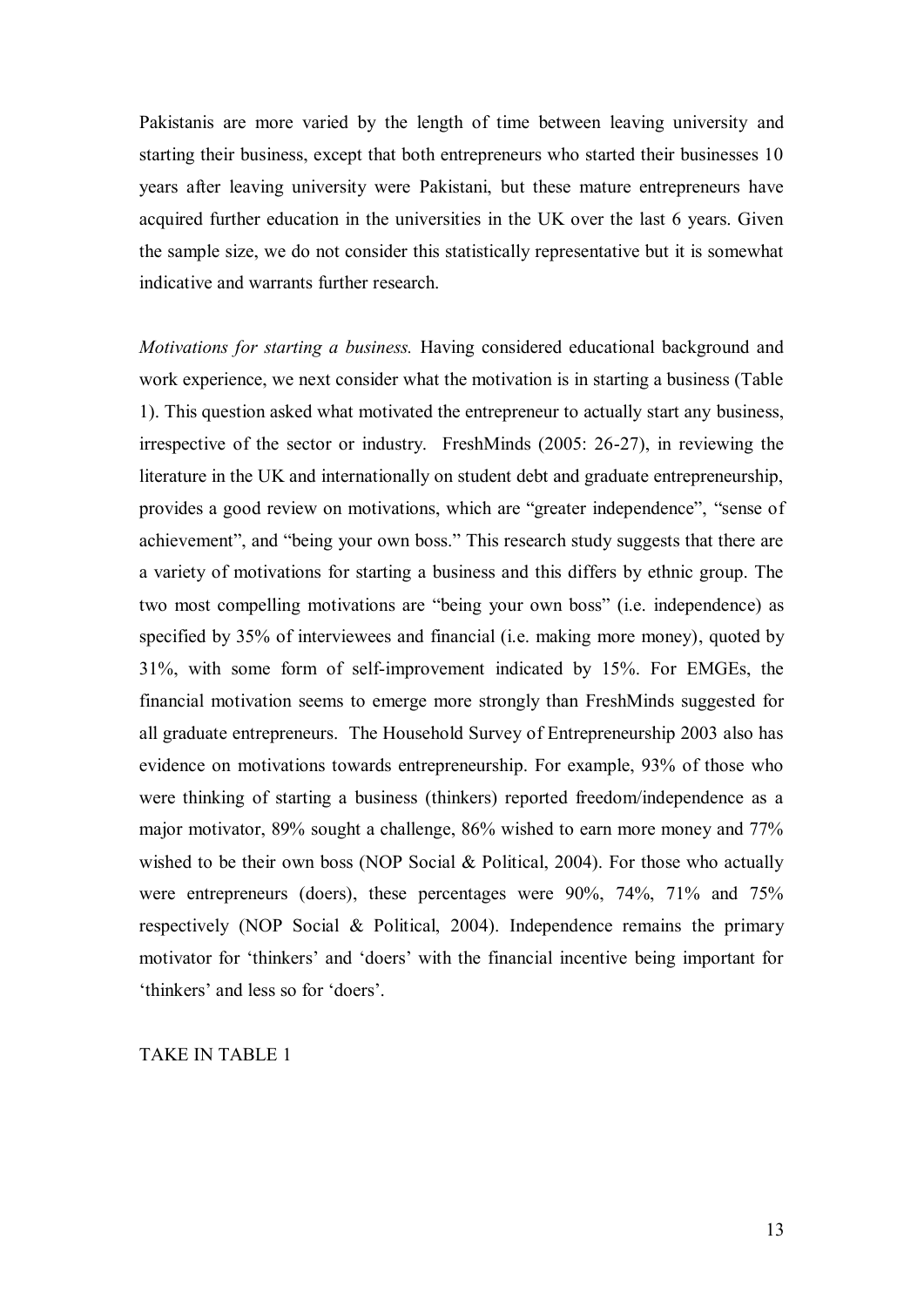Mascarenhas-Keyes (2006) examined the variation between businesses that were white-owned, ethnic minority owned and, indeed, between firms with an ownermanager from one ethnic group or another, drawing upon a number of surveys commissioned for the Small Business Service. In her paper she also sheds more light upon the aspirations and motivations that drive those who start a business and found that Black Africans and Caribbeans actually had the greatest aspirations, with Pakistanis and Bangladeshis having the lowest (Mascarenhas-Keyes, 2006: 10). In other words, whilst Asian entrepreneurs have already started businesses, it is those who are not traditionally entrepreneurial, African Caribbeans, who are the most aspirant towards starting a business. Mascarenhas-Keyes (2006: 11) also finds in the Household Survey of Entrepreneurship that: "EMBs tend to be more innovative and the opportunity to develop an idea or innovation is a more important motivator for both ethnic minority Thinkers and Doers compared to Whites."

The financial or material motivations were described, for example, as: "I was working with other people who had better dress, cars and were doing things" (African Caribbean business consultant) and "Additional money to reduce the level of debt I was in" (Pakistani, education).

Those who wished to seek independence and be their own boss commented, for example: "I was demoralized working with others - had to be dependent on others and wanted to be self reliant" (Pakistani pharmaceutical manufacturer), and "Wanted to control my own destiny" (Indian financial consultant).

Self-improvement (which, by extension, given strong family ties, included familial improvement, e.g. of the family firm), on the other hand, was very much about:

"Be the best, seeking change in my character" (Chinese caterer) "Expand the family business and diversify" (Pakistani, food) "Ability to succeed in the law profession" (Pakistani, legal) "Doing things better and engage myself in R&D" (Indian New Media)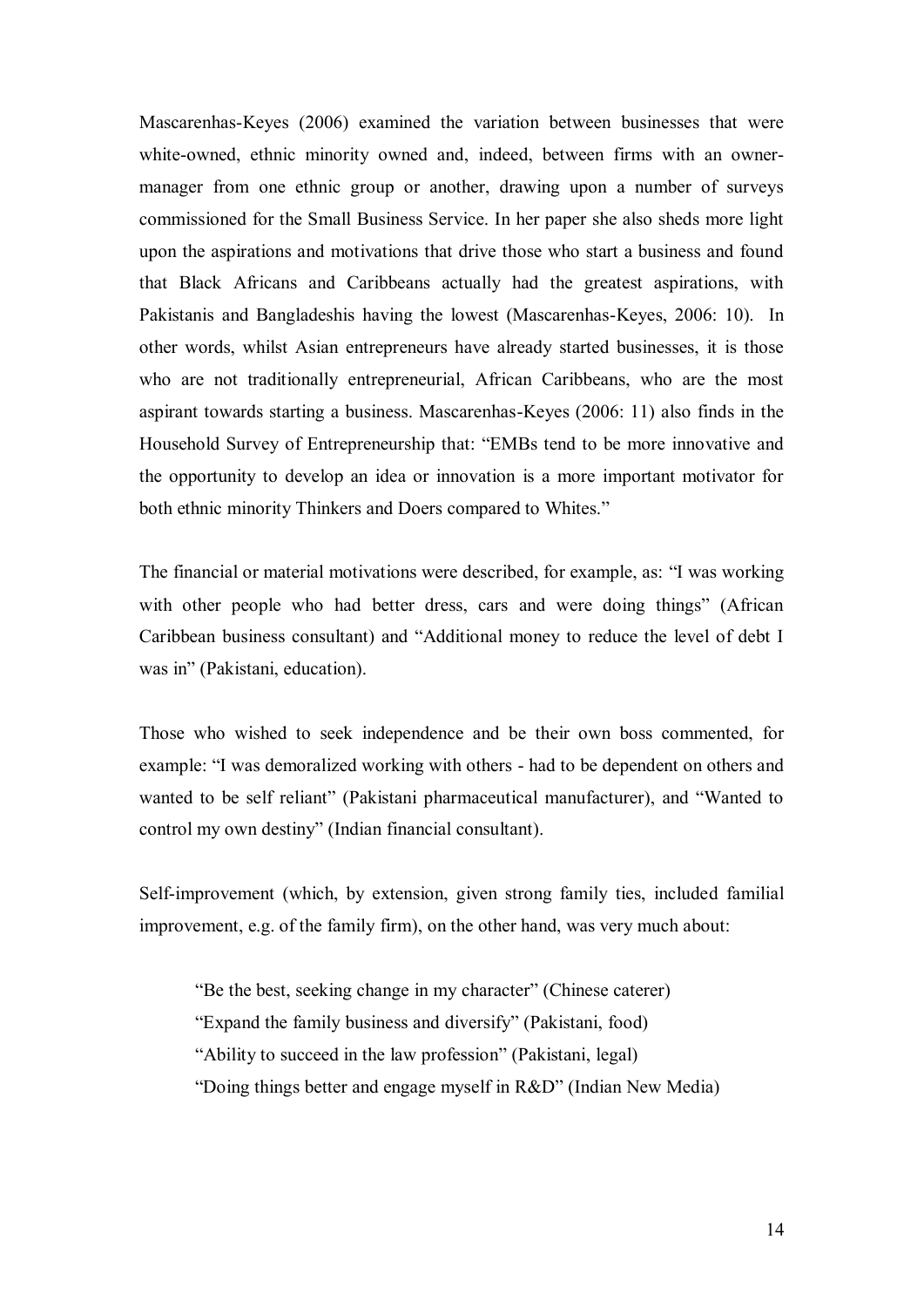Other motivations included needing a new challenge, filling a gap in the market (in the case of one entrepreneur where the gap in the market sparked the start up of the business), unemployment, and one other motivation that was: "I would like to offer tuition to children after school in all areas of Birmingham and if possible franchise my technique of teaching" (African Caribbean in education). It appeared, tentatively, that African Caribbeans were more motivated by the financial aspects of starting a business, while the Bangladeshis were solely motivated by independence/being their own boss and the one Chinese entrepreneur by self-improvement. The two largest ethnic groups in our sample showed considerable variation. For Indians, there was slightly more emphasis upon being their own boss, whilst Pakistanis were considerably more interested in making money and creating employment. The literature on ethnic minority business (and, indeed, other statistics on the labour market) suggested that Pakistanis were more disadvantaged than Indians: this may explain the clearcut differences, with earning more money motivating a higher proportion of Pakistanis and independence being a motivator for more of the Indians.

*Deciding which industry or sector to start the business in.* The respondents in this research study were also asked why they chose a particular business sector (Table 2). This question was different from the previous one, which asked why the entrepreneur started any type of business, as it was seeking to find out the reasons for choosing a particular industry or sector. It transpired that 54% of interviewees started a business in a sector in which they had prior experience, knowledge or skills, including all of the African Caribbeans, the one Chinese entrepreneur, plus about half of Indians and Pakistanis. So, for example, two African Caribbeans noted that: "I had experience of consultancy" and "I worked in the sector". Meanwhile, other respondents said that:

"I had the required skills and a degree in subject area" (Pakistani)

"Interest and relevant qualification and experience" (Indian)

"The business started was in the area in which I had developed expertise both in terms of business knowledge, networks and potential market" (Pakistani)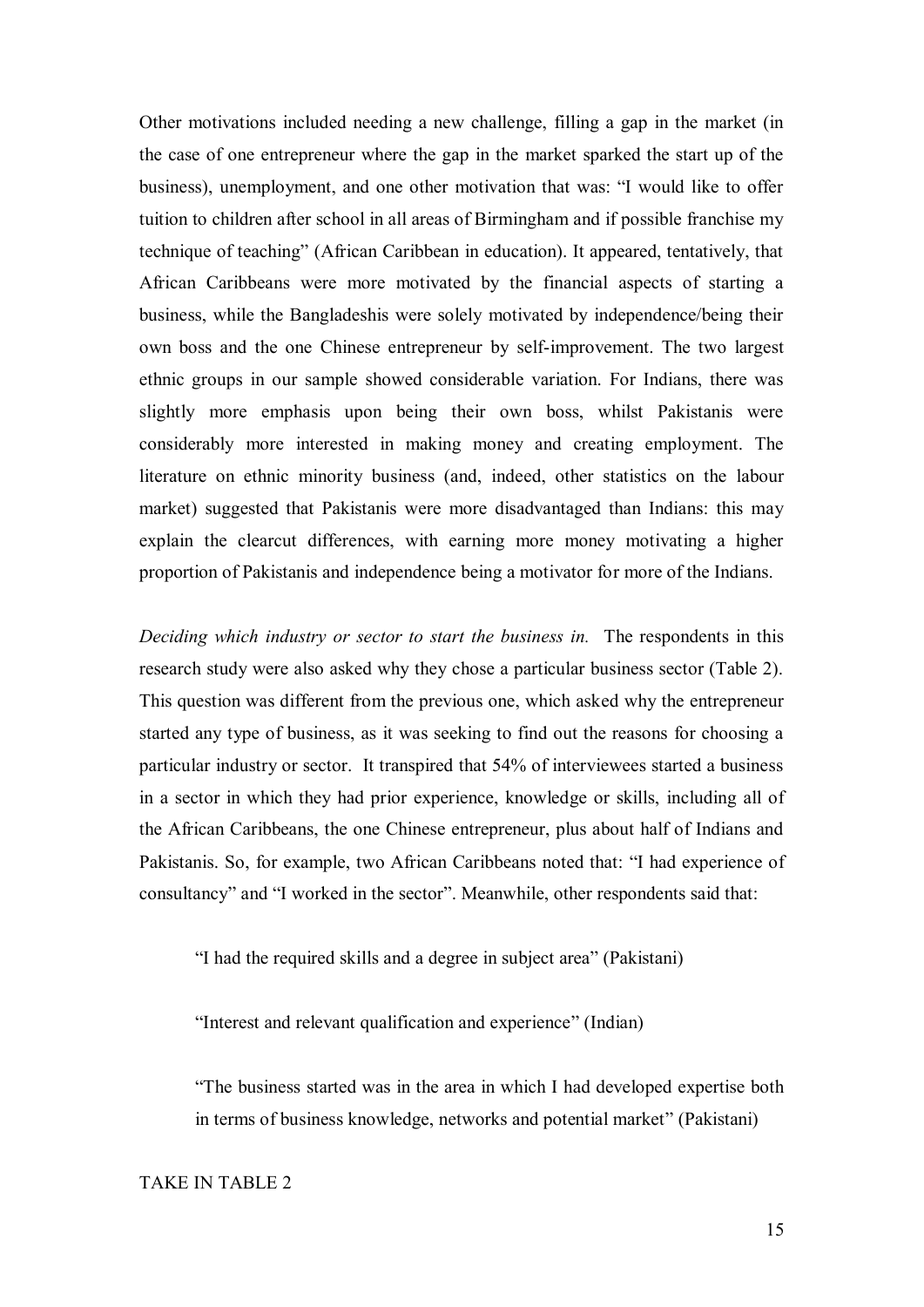For another three entrepreneurs, the decision to choose their particular business sector was due to market research or identifying a particular gap in the market (when they had already decided to start any business, except for one entrepreneur who started the business having already identified the market gap). A further three interviewees started in their business sector because of advice from family, friends or other professionals; indeed, one Pakistani respondent reported that: "I had contacts with accountants and banks which helped me to set up." Two other interviewees identified having their own idea, in other words with no particular reason why they chose that idea. Finally, one interviewee said it was simply because they had sufficient capital to start up in that particular sector, whereas if that had not been the case they would have had to either start up with less capital or consider a less ambitious business proposition.

*Advice and training*. In terms of advice and training, family is a strong feature of networks amongst many BME entrepreneurs. This fact is partially supported by the Annual Small Business Survey 2003 booster study, which found that 50% of BME businesses sought no external professional (formal) advice on start up, but they particularly relied on informal advice from families and friends and rarely from professionals such as accountants (Whitehead *et al*, 2006). Other research has suggested that there is a link between obtaining external advice and successful access to finance (Scott and Irwin, 2007). Notably, Hussain and Matlay (2007b) found that small BME firms did not provide training to their staff but did view training positively. If such BME entrepreneurs received little training themselves, it is perhaps likely that they would not train staff. The interviewees in our study were also asked if they had obtained help or advice from family and friends, and whether they had completed any formal training or course prior to starting the business (Table 3). As one might expect for ethnic minority businesses, 65% of them did obtain advice from family and friends, but only 38% had completed any training or course. However, none of the African Caribbean graduate entrepreneurs had received advice from family and friends – which is clearly because, as the literature indicates, there is relatively little tradition of entrepreneurship amongst African Caribbeans and thus coethnic advice is less likely to be available. This is clearly overcome by all African Caribbeans completing some form of training or course before they actually started their enterprise. Indians were overwhelmingly likely to obtain advice from family and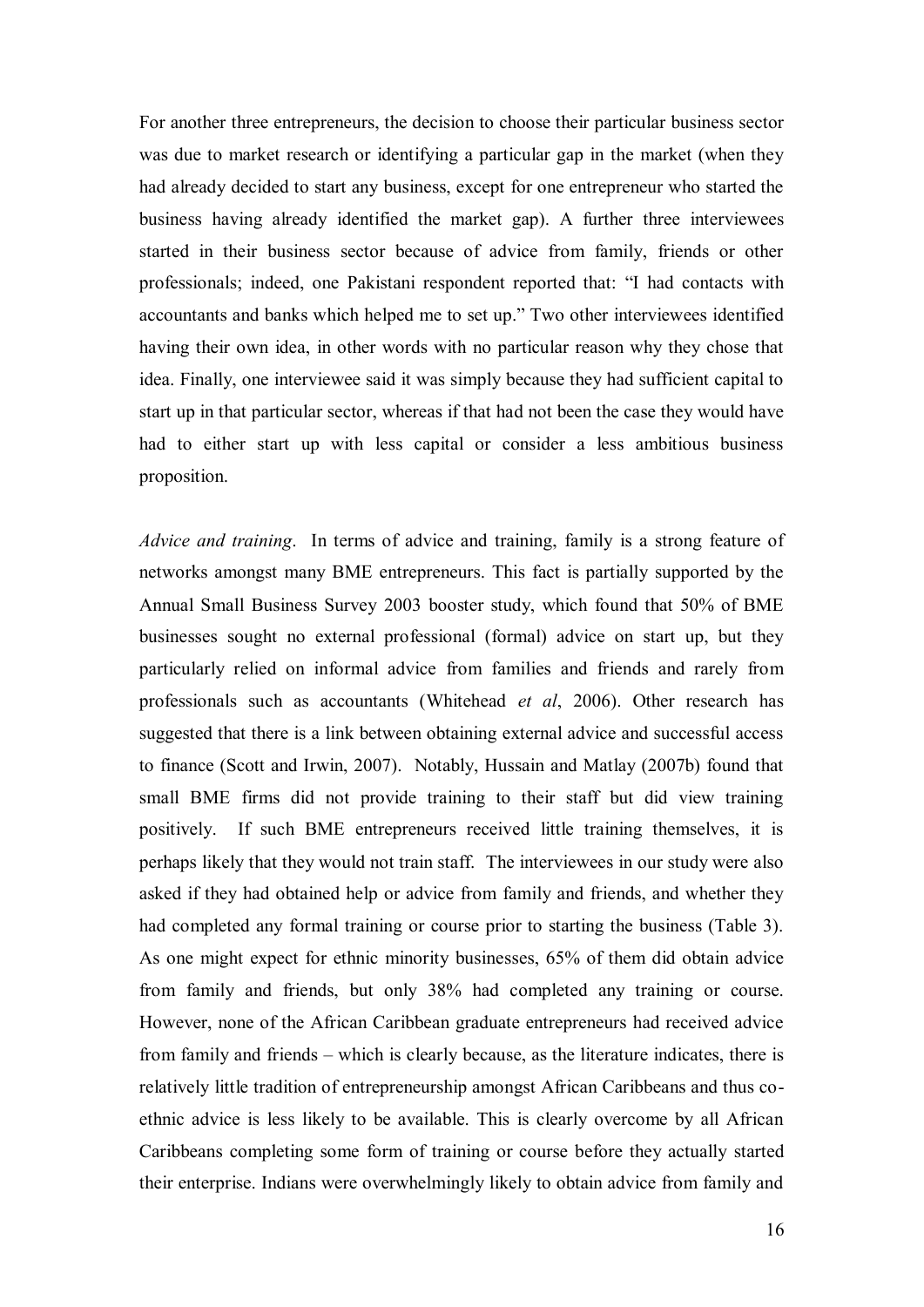friends (in fact, only 1 out of 8 had not done so), reflecting very high levels of prior experience, in other words co-ethnic role models and advisers were more readily available. In the case of the Pakistanis, 8 out of 12 used family and networks for advice. Bangladeshis were evenly split between those who did obtain advice from family and friends and those who did not, while the one Chinese interviewee had done so. Conversely, none of the interviewed Bangladeshi entrepreneurs completed any training or course. Half of Indian graduate entrepreneurs had completed training or a course (despite overwhelmingly having been given advice from family and friends), whereas only 3 out of 12 Pakistanis had completed such training/courses (no doubt compensating for the lack of advice from some families and friends).

#### TAKE IN TABLE 3

#### **CONCLUDING REMARKS**

An analysis of the preliminary results has enhanced our understanding of characteristics and motivation amongst EMGEs in the West Midlands, UK. Firstly, the study suggests that higher education (and to some extent, training) has a positive impact while knowledge and exposure to the business world enables them to engage with economic activity and motivates them towards entrepreneurship. However, the small sample means that we must exercise caution in our interpretation. Furthermore, it is difficult to infer whether class and education override ethnicity but general observations can be made in that education has a positive impact and does enable EMGEs to enter high value, larger and non-conventional businesses.

Secondly, based on the experiences of BME graduate enterprises suggested by this study, it can be proposed that EMGEs have advantages within ethnic niches and international trade with the emerging economies of their parents" countries, in terms of knowledge, skills and language. This is particularly the case where entrepreneurs enter non-conventional sectors which have higher profit potentials, especially where the products or service offered is not associated with their ethnic origin as such.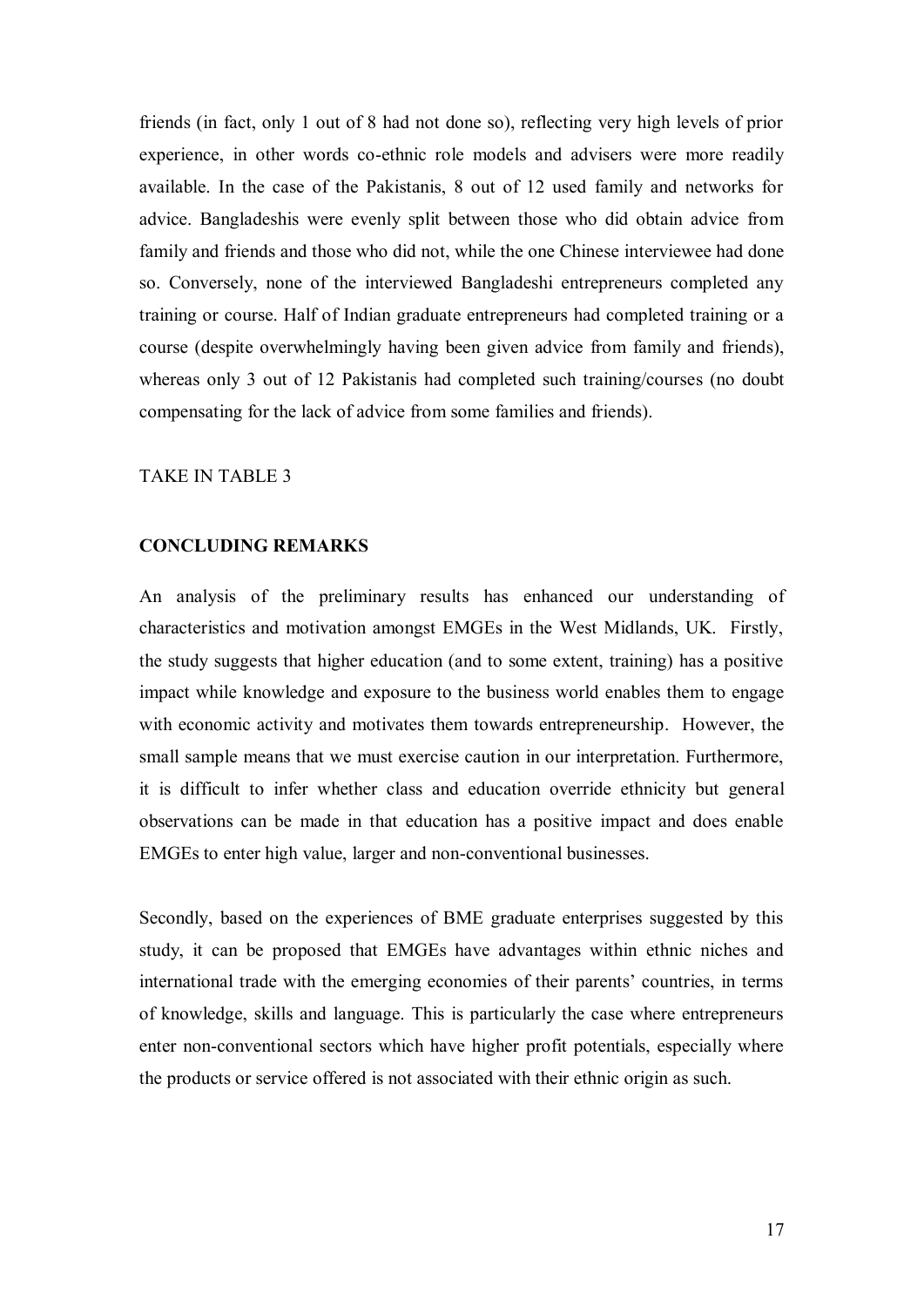Thirdly, findings from this small sample counter the traditional view that BME businesses are limited to conventional sectors and fail to innovate. There appears to be recognition amongst policy makers, though indicative, that as the ethnic minority graduate population rises, it is essential that the UK economy exploits BME graduates" complementary skills and knowledge to create successful new ventures. Such a policy is likely to increase employment in inner cities and encourage potential BME graduate entrepreneurs to consider international trade to utilise their competitive advantage. Fourthly, BME women graduates do consider entrepreneurship as an alternative to employment, while non-graduate BME women have a lower propensity to start businesses. On a cautionary note, the sample is not large enough to provide thorough insight or conclusive results. This indicative finding does lend some support to previous evidence of an emergent trend for ethnic minority women graduates to enter self-employment (Carter and Shaw, 2006; Dhaliwal, 1998, 2000). This area is under-researched and is likely to have implications as early observations from the HE sector suggest that proportionally more BME females are likely to enter higher education. This trend would imply that it is important for the support agencies, HE sector and policy makers to develop strategies to empower female graduates to become self-employed.

Fifthly, whilst there is evidence of a lag between completion of higher education and firm start-up, the data provides a glimpse that NCGE"s goal to reduce the time between leaving university and starting a business may already be happening in the case of some BME graduate entrepreneurs. However, this tentative finding also raises the question whether BME graduates become self-employed to exploit their skills, knowledge and entrepreneurial spirit or is this trend a response to limited career progression and unemployment? The results of this study do not conclusively provide answers, and raise a question to be addressed by future research. However, independence from employment ('being your own boss') and an increased earning potential are the two major entrepreneurial motivations that emerge from this exploratory study. Not surprisingly, over half of interviewees started a business in which they had prior experience, knowledge or skills. This suggests that there is a role for mentoring and workplace internships to enable BME graduates to gain an exposure to employment and businesses practices.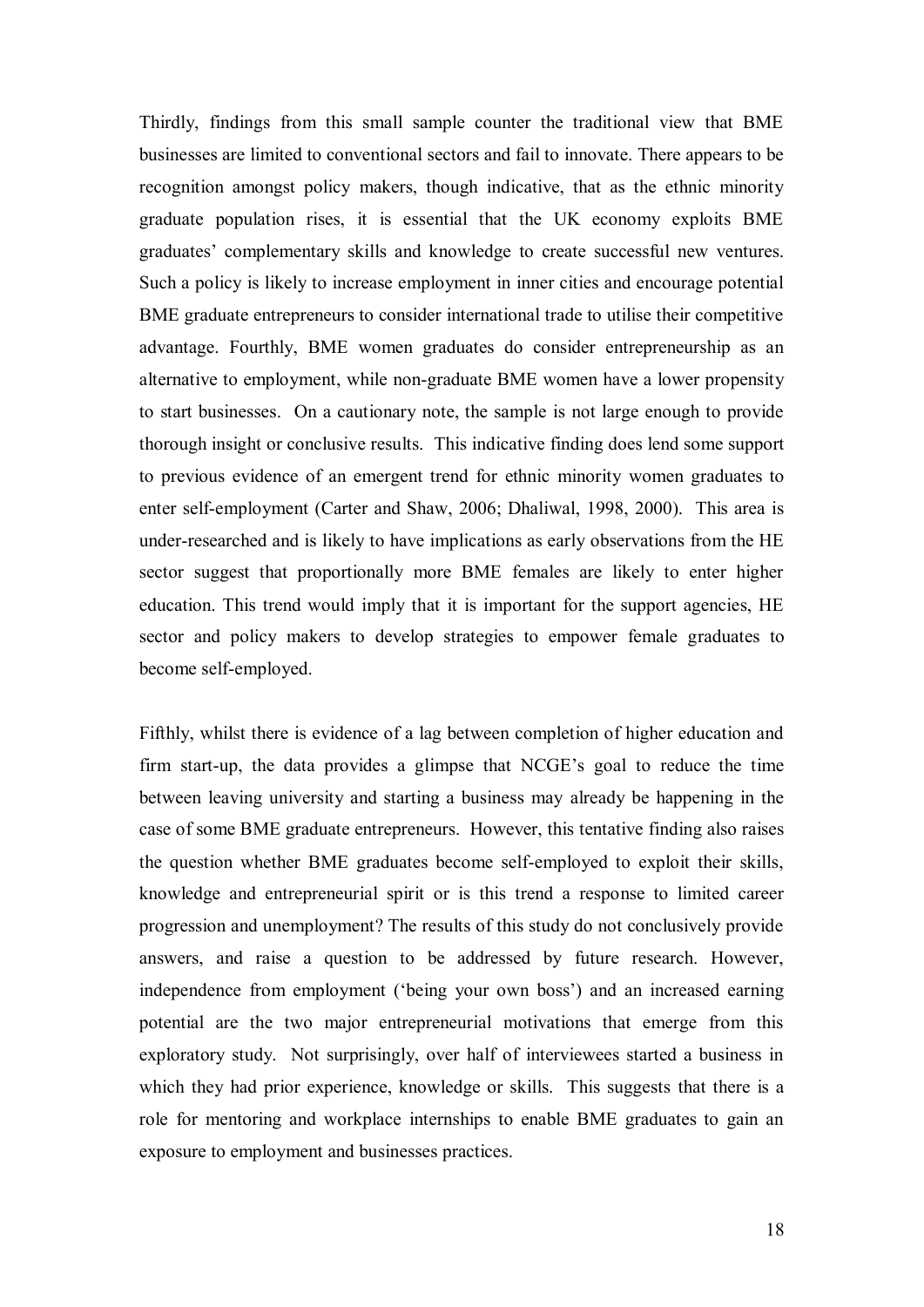Finally, the centrality of social capital is highlighted by two thirds of interviewees (particularly Indians and Pakistanis) obtaining advice from family and friends, who had prior experience of entrepreneurship, while African Caribbeans appeared to rely upon training and institutional support; due perhaps to a lack of role models and entrepreneurs in their social networks. Policy makers and educational institutions may wish to further explore the following factors:

• consider employment trends and employment rates amongst ethnic minority graduates, and the type of courses chosen by such students;

• examine the provision of enterprise education within specialised technical orientated degree programmes, something of potential value for all students, to create general awareness of business and management provision;

• investigate strategies to reduce graduate unemployment amongst the ethnic minority graduate population by further supporting programmes of work placements to improve employment opportunities and to induct them into the business world;

• identify potential EMGEs and provide, in collaboration with government and higher educational institutions, entrepreneurial education and support to develop their ideas.

As the research sample is relatively small, the authors would suggest caution in the interpretation of preliminary results relating to EMGEs but it highlights the fact that this potentially important economic niche, EMGEs, offers opportunities and challenges for policy makers and the HE sector, hence a proactive approach is required. Further research on a much larger and more representative sample would enable researchers to gain a deeper insight and contextualise the support and importance of EMGEs for the regions and the country as a whole. The areas that warrant further consideration and research by academics are:

• aspiration and motivation of EMGEs to consider enterprise as opposed to a career in the corporate sector;

• the level of the glass ceiling and job satisfaction; which emerge as an issue in the sample, albeit small;

• methods to estimate the impact of EMGEs in generating economic activity within the UK, reduction of inactivity amongst ethnic minorities and its contribution towards economic growth in comparison with non-graduate businesses;

• the mechanism to encourage more EMGEs to consider enterprise as a first choice and examine whether they have sufficient knowledge and infrastructure.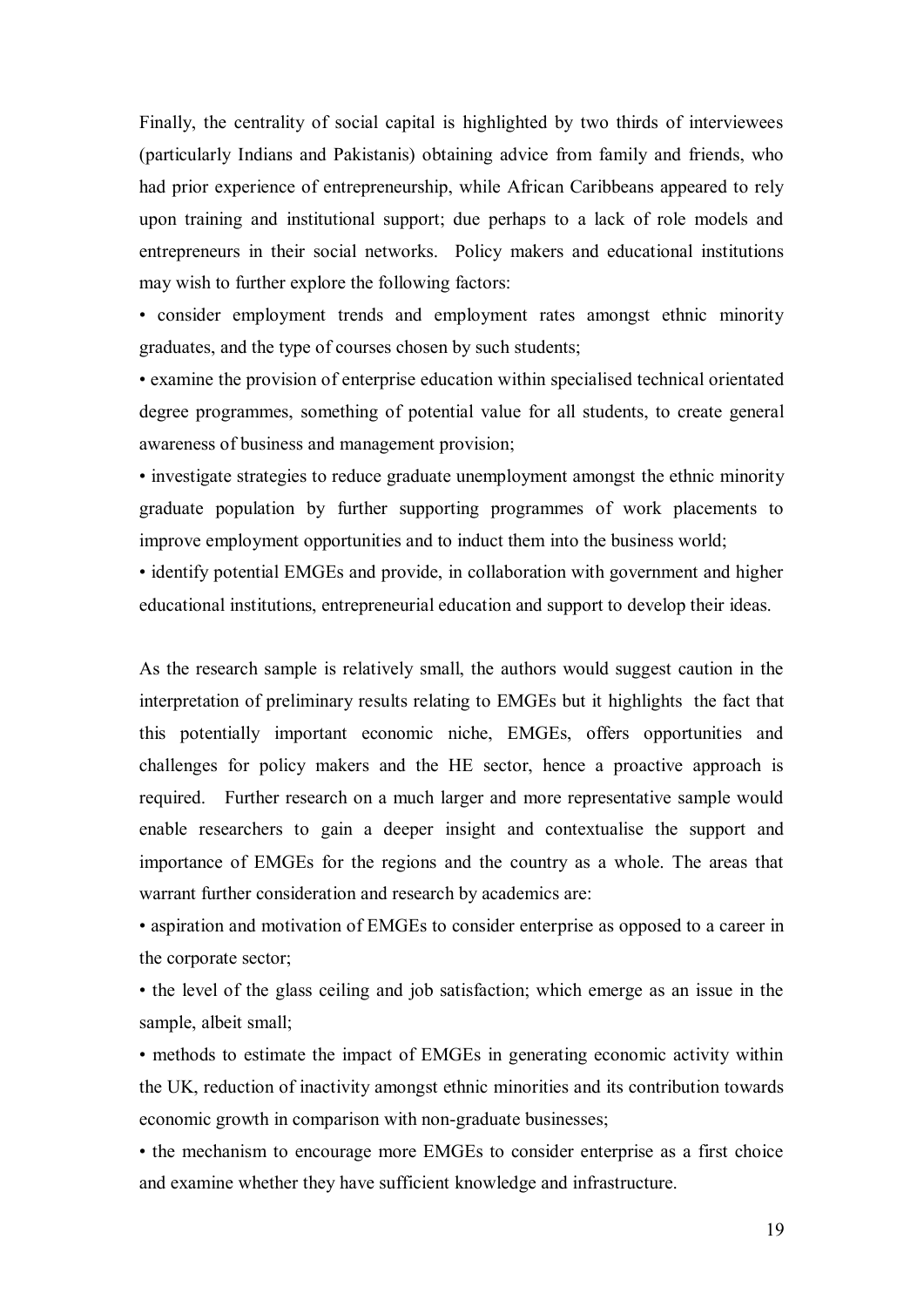# **END NOTES**

I It is important to emphasize at this point that, although Indians, Pakistanis and Bangladeshis are often grouped as "Asians", there are many major differences between each of these ethnic groups in terms of sector, background etc.

II In this paper we use the term "African Caribbean" to refer to black Africans, black Caribbeans and other black people.

## **REFERENCES**

Alpin, C., Shackelton, J.R. and Walsh, S. (1998), "Over and undereducation in the UK graduate labour market", *Studies in Higher Education*, Vol. 23, pp. 17-34.

Barclays and NCGE (2005), *Nascent Graduate Entrepreneurs: a NCGE Report Exploring the Impact of Student Debt on Graduates' Plans to Set Up a Business*, NCGE, Birmingham.

Barclays Bank (2006), *Asian Entrepreneurs in the UK*, Barclays, London.

Carter, S. and Shaw, E. (2006), *Women's Business Ownership: Recent Research and Policy Developments*, Small Business Service, Sheffield.

Collins, T. (2002), "Schools are on ethnic target", *Evening Mail*, September 17th.

Connor, H., Tyers, C., Modood, T. and Hillage, J. (2004), *Why the Difference? A Closer Look at Higher Education Minority Ethnic Students and Graduates*, Department for Education and Skills, London.

Dainow, W. (1986), "Training and education of entrepreneurs: The current state of the literature", *Journal of Small Business and Entrepreneurship*, Vol. 3 No. 4, pp. 10-23.

Dhaliwal, S. (1998), "Silent contributors – Asian female entrepreneurs and women in business", *Women's Studies International Forum*, Vol. 21 No. 5, pp. 463-474.

Dhaliwal, S. (2000), "Asian female entrepreneurs and women in business – an exploratory study", *Enterprise and Innovation Management Studies*, Vol. 1 No. 2, pp. 207-216.

FreshMinds (2005), *Student Debt and Graduate Entrepreneurship: An Examination of the UK Situation and International Experience*, a report for NCGE, Freshminds, London.

Gorman, G., Hanlon, D. and King, W. (1997), "Some research perspectives on entrepreneurial education, enterprise education and education for small business management: a ten year review", *International Small Business Journal*, Vol. 15 No. 3, pp. 56-77.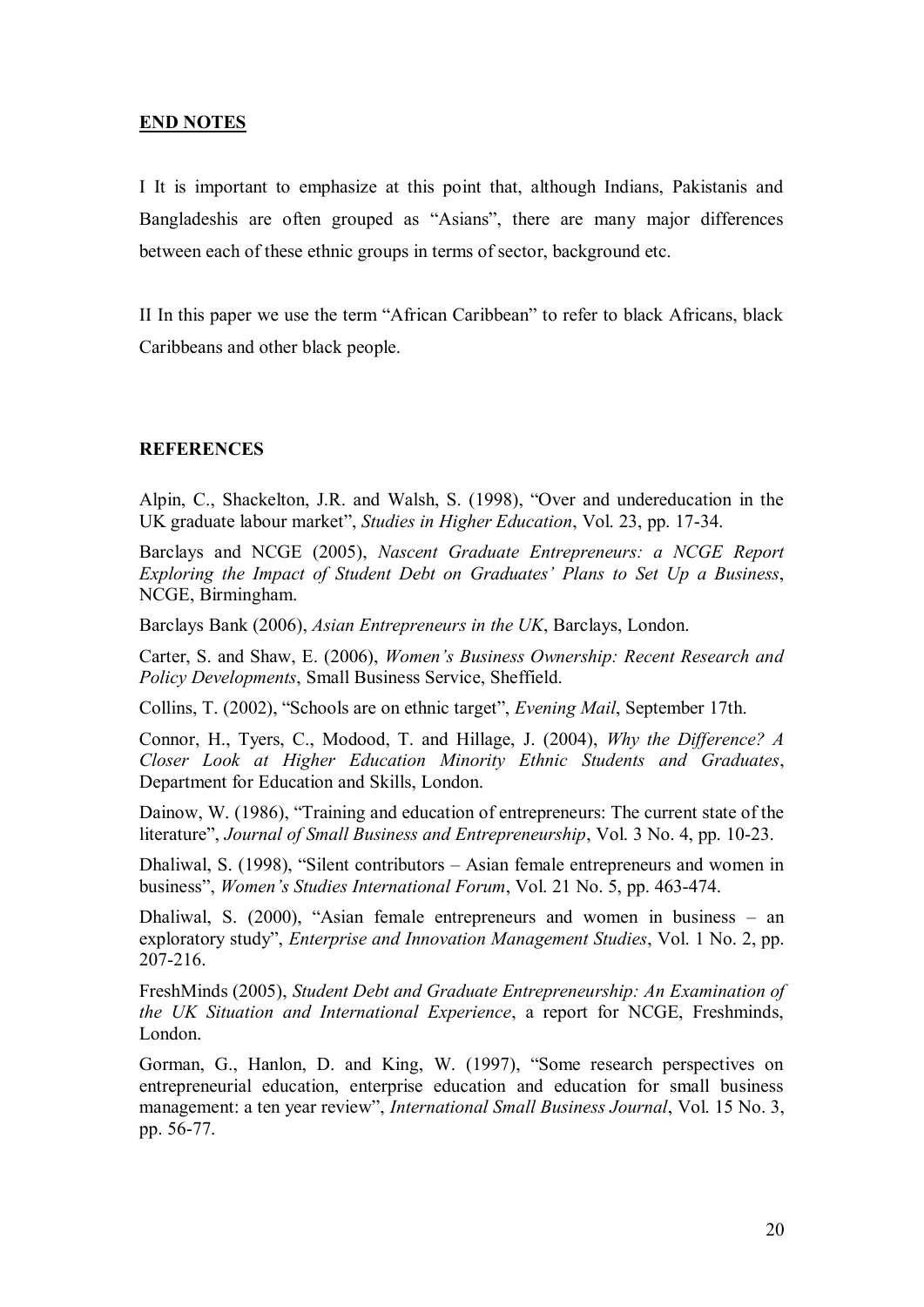Hannon, P., Brooksbank, D., Gray, C., Fuller, T., Jarvis, R, Keogh, B., Kirby, D. and Sear, L. (2004), *Making the Journey from Student to Entrepreneur: A Review of the Existing Research into Graduate Entrepreneurship*, NCGE, Birmingham.

Hussain, J. and Martin L. (2005), *New Asian Entrepreneurship: Exploring Finance and Innovation*, 27th ISBA National Small Firms Policy and Research Conference on SMEs in the Knowledge Economy, Blackpool.

Hussain, J. and Matlay, H. (2007a) "Financing preferences of ethnic minority owner/managers in the UK", *Journal of Small Business & Enterprise Development*, Vol. 14, No. 3, pp. 487-500.

Hussain, J. and Matlay, H. (2007b) "Vocational education and training in small ethnic minority businesses in the UK", *Education + Training*, Vol. 49 No. 8/9, pp. 671-685.

Hussain, J., Millman, C., Scott, J., Hannon, P. and Matlay, H. (2007), "Ethnic minority graduate entrepreneurs in the UK: Characteristics, motivations and access to finance", *Industry & Higher Education*, December, pp. 455-463.

Jones, T. and Ram, M. (2003), "South Asian businesses in retreat? The case of the United Kingdom", *Journal of Ethnic and Migration Studies*, Vol. 29 No. 3, pp. 485- 500.

Mascarenhas-Keyes, S. (2006), *Ethnic Minority Small and Medium Enterprise in England: Diversity and Challenges*, Institute for Small Business & Entrepreneurship conference, Cardiff.

McEvoy, D. and Hafeez. K. (2006), *The Changing Face of Ethnic Minority Entrepreneurship in Britain*, 4th Interdisciplinary European Conference on Entrepreneurship Research, Regensburg, Germany.

Mason, C., Carter, S. and Tagg, S. (2006), *The Characteristics and Performance of Businesses Started by Recent University Graduates*, 20th RENT Entrepreneurship Conference, Brussels, Belgium.

Nabi, G. (2003), "Graduate employment and underemployment: opportunity for skill use and career experiences amongst recent business graduates", *Education + Training*, Vol. 45 No. 7, pp. 371-382.

Nabi, G., Holden, R. and Walmsley, A. (2006), "Graduate career-making and business start-up: A literature review", *Education + Training*, Vol. 48 No. 5, 373-385.

National Employment Panel (2005), *Enterprising People, Enterprising Places: Measures to Increase Ethnic Minority Employment and Business Growth*, NEP and Ethnic Minority Business Forum, London.

NOP Social and Political (2004) *SBS Household Survey of Entrepreneurship 2003*, NOP Social and Political, London.

Race for Opportunity and Hobsons (2004), Ethnic Minority Students in UK Higher Education, Hobsons, London.

Ram, M. and Jones, T. (2006), *Ethnic Minority Businesses in the West Midlands: A Review*, report to Advantage West Midlands, Centre for Research into Ethnic Minority Enterprise (CREME), De Montfort University, Leicester.

Scott, J. and Irwin, D. (2007), "How SME owners' characteristics influences external advice and access to finance", Institute for Small Business & Entrepreneurship conference, Glasgow.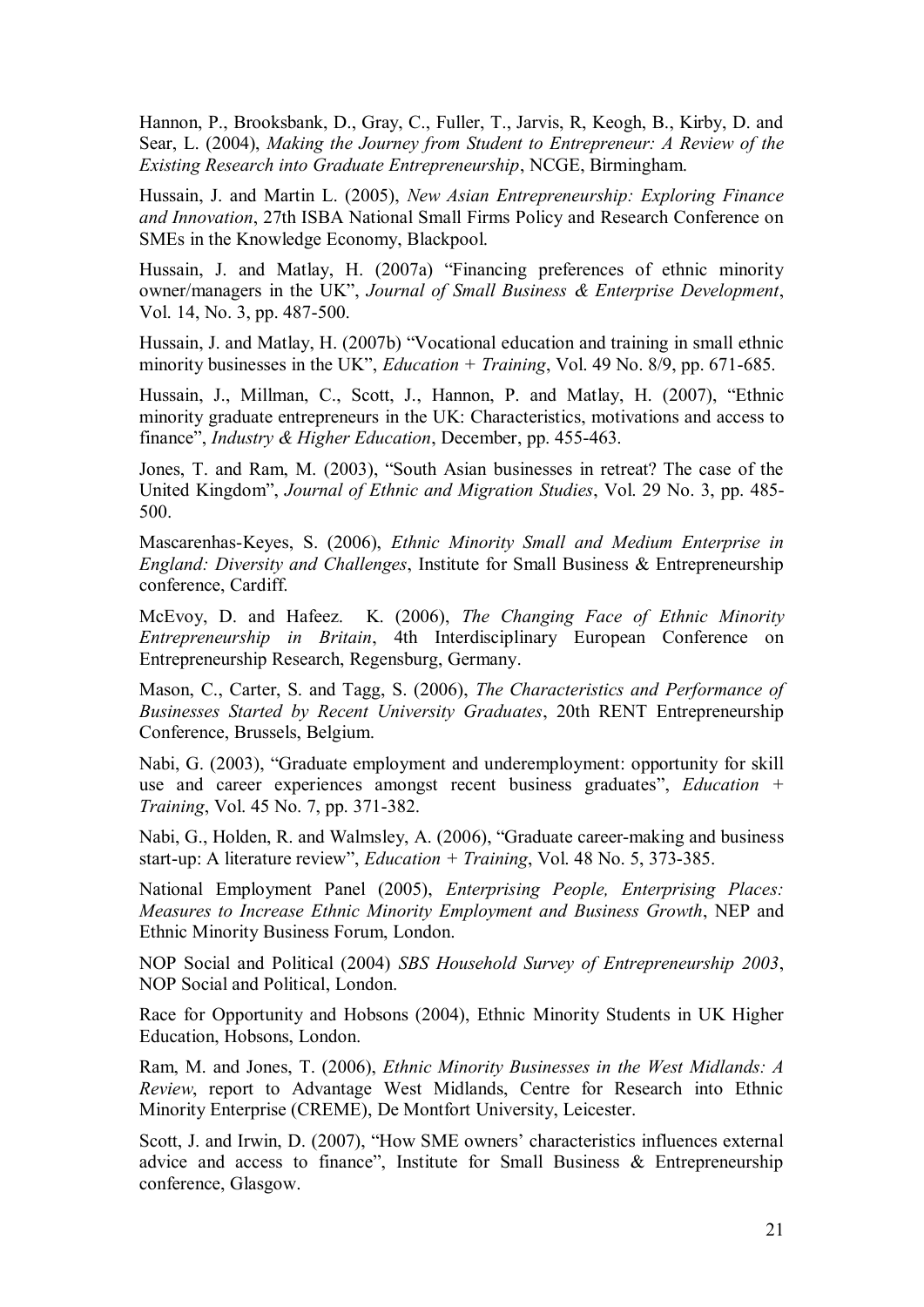Scott, J., Hussain, J. and Hannon, P. (2007), *Access to Start Up Finance for Ethnic Minority Graduate Entrepreneurs in the West Midlands: a Gendered Perspective*, Aston Business School Working Paper Series, Aston University, Birmingham.

Smetherham, C. (2005), *Briefing Paper 3: A Review of the Literature on Graduate Employment, Underemployment and Unemployment, Report for the Independent Study into the Devolution of the Student Support System and Tuition Fee Regime*, School of Social Sciences, Cardiff University, Cardiff.

Tackey, N.D. (1999), *Graduate Business Start-ups: Project Report*, Institute of Employment Studies (IES), Brighton.

Tackey, N.D. and Perryman, S. (1999), *Graduates Mean Business*, Institute of Employment Studies Report 357, IES, Brighton.

Whitehead, E., Purdy, D. and Mascarenhas-Keyes, S. (2006), *Ethnic Minority Businesses in England; Report on the Annual Small Business Survey 2003 Ethnic Boost*, Small Business Service, Sheffield.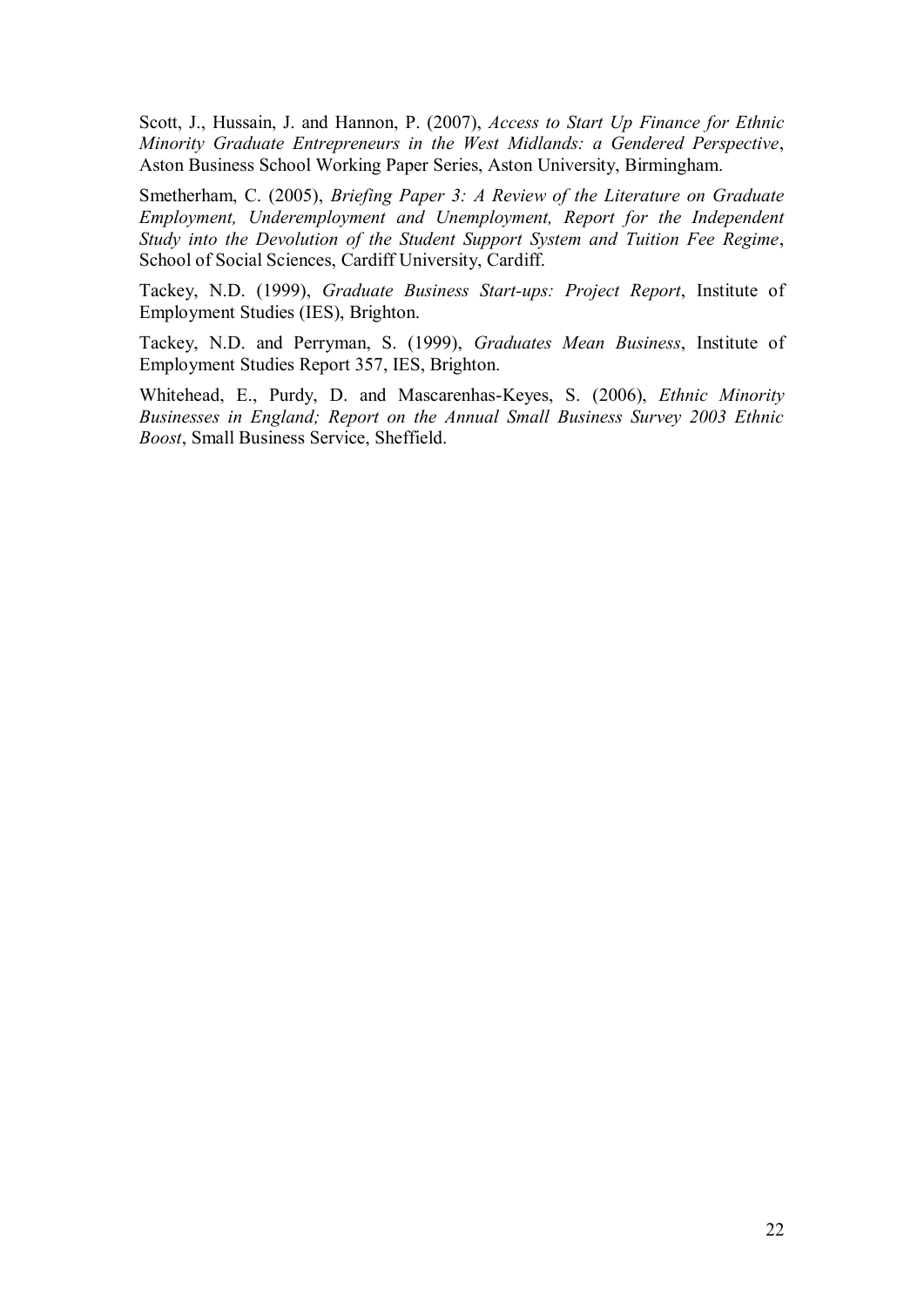|               | African        |     | Bangladeshi    |    | Chinese |    | Indian         |     | Pakistani      |     | <b>TOTAL</b>   |       |
|---------------|----------------|-----|----------------|----|---------|----|----------------|-----|----------------|-----|----------------|-------|
|               | Caribbean      |     |                |    |         |    |                |     |                |     |                |       |
| Challenge     |                |     |                |    |         |    |                |     | 1              | 4%  | 1              | 4%    |
| Financial     | $\overline{2}$ | 8%  |                |    |         |    | $\overline{2}$ | 8%  | $\overline{4}$ | 15% | 8              | 31%   |
| Gap in market |                |     |                |    |         |    |                |     | 1              | 4%  | 1              | 4%    |
| Improvement   |                |     |                |    | 1       | 4% | 1              | 4%  | $\overline{2}$ | 8%  | $\overline{4}$ | 16%   |
| Own boss      |                |     | $\overline{2}$ | 8% |         |    | $\overline{4}$ | 15% | 3              | 12% | 9              | 35%   |
| Unemployed    |                |     |                |    |         |    |                |     | 1              | 4%  | 1              | $4\%$ |
| Other         | $\mathbf{1}$   | 4%  |                |    |         |    |                |     |                |     | 1              | 4%    |
| No response   |                |     |                |    |         |    | 1              | 4%  |                |     | 1              | 4%    |
| <b>TOTAL</b>  | 3              | 12% | $\overline{2}$ | 8% | 1       | 4% | 8              | 31% | 12             | 46% | 26             | 100%  |

**Table 1: The motivation for starting a business**

NB: Some variance between figures and totals due to rounding.

Source: Face to face interviews

|                                                                     | African |                                                              | Bangladeshi Chinese |                     |              |    | Indian         |     | Pakistani      |     | <b>TOTAL</b>        |      |
|---------------------------------------------------------------------|---------|--------------------------------------------------------------|---------------------|---------------------|--------------|----|----------------|-----|----------------|-----|---------------------|------|
|                                                                     |         | Caribbean                                                    |                     |                     |              |    |                |     |                |     |                     |      |
| Advice                                                              |         |                                                              | 1                   | 4%                  |              |    | 1              | 4%  |                | 4%  | 3                   | 12%  |
| Capital                                                             |         |                                                              | 1                   | 4%                  |              |    |                |     |                |     | 1<br>1              | 4%   |
| Experience                                                          | 3       | 12%                                                          |                     |                     | $\mathbf{1}$ | 4% | $\overline{4}$ | 15% | 6              | 23% | 14                  | 54%  |
| Market                                                              |         |                                                              |                     |                     |              |    | 1              | 4%  | $\overline{2}$ | 8%  | 3                   | 12%  |
| Own idea                                                            |         |                                                              |                     |                     |              |    |                |     | $\overline{2}$ | 8%  | $\overline{2}$      | 8%   |
| No response                                                         |         |                                                              |                     |                     |              |    | $\overline{2}$ | 8%  |                | 4%  | 3                   | 12%  |
| <b>TOTAL</b><br>$\mathbf{M}$ $\mathbf{D}$ $\mathbf{T}$ $\mathbf{I}$ | 3       | 12%<br>$1 \quad \cdots \quad 0 \quad 1 \quad 1 \quad \cdots$ | $\overline{2}$      | 8%<br>$11.$ $120/6$ | 1            | 4% | 8              | 31% | 12             | 46% | 26<br>$\rightarrow$ | 100% |

# **Table 2: Why chose the particular sector or industry**

NB: Three respondents failed to answer this question (hence 12% 'no response').

Source: Face to face interviews